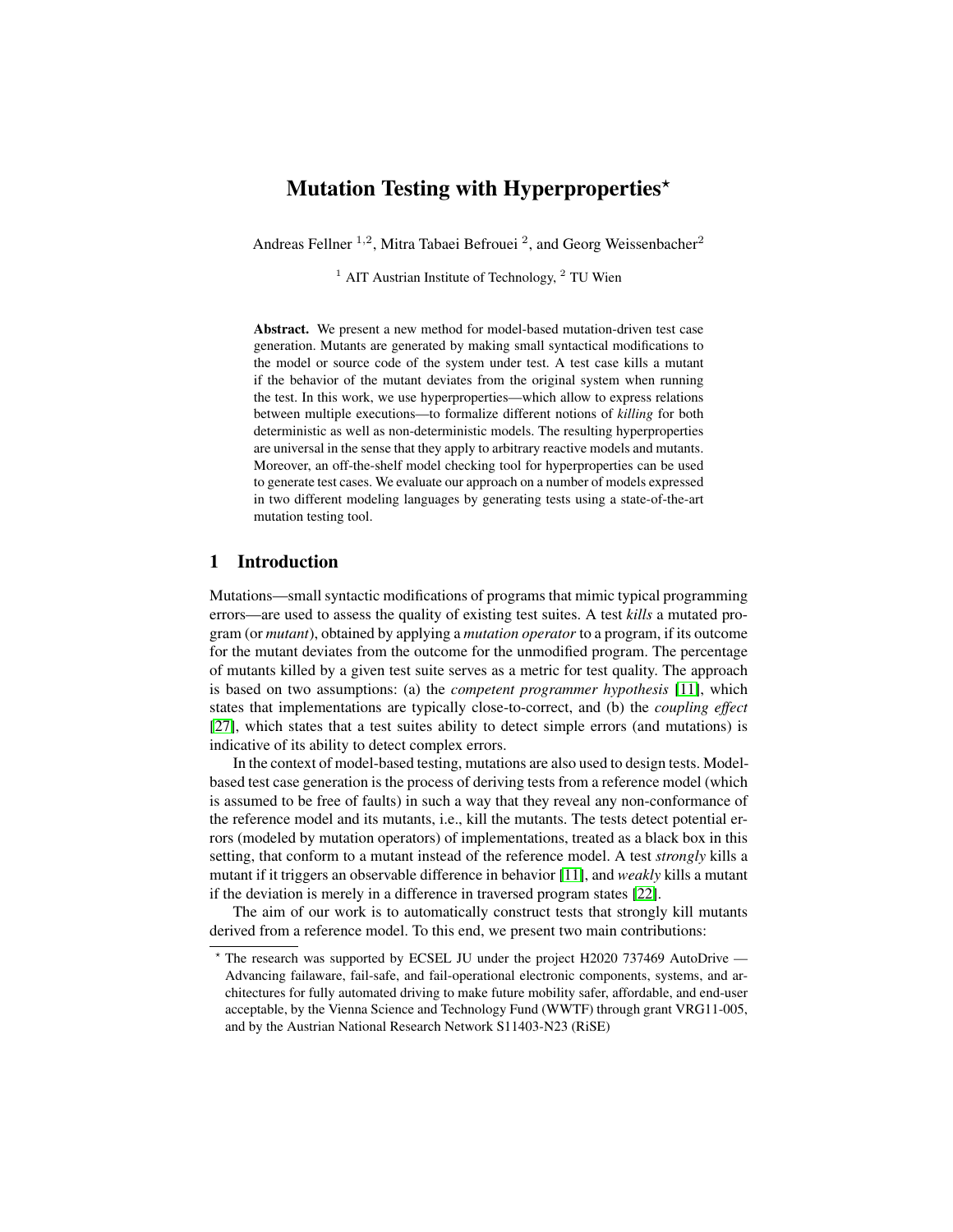- (1) A formalization of mutation killing in terms of *hyperproperties* [\[14\]](#page-16-1), a formalism to relate multiple execution traces of a program which has recently gained popularity due to its ability to express security properties such as non-interference and observational determinism. Notably, our formalization also takes into account potential non-determinism, which significantly complicates killing of mutants due to the unpredictability of the test outcome.
- (2) An approach that enables the automated construction of tests by means of *model checking* the proposed hyperproperties on a model that aggregates the reference model and a mutant of it. To circumvent limitations of currently available model checking tools for hyperproperties, we present a transformation that enables the control of non-determinism via additional program inputs. We evaluate our approach using a state-of-the-art model checker on a number of models expressed in two different modeling languages.

*Running example.* We illustrate the main concepts of our work in Figure [1.](#page-2-0) Figure [1a](#page-2-0) shows the SMV [\[25\]](#page-17-2) model of a beverage machine, which non-deterministically serves coff (coffee) or tea after input req (request), assuming that there is still enough  $wtr$ (water) in the tank. Water can be refilled with input  $\text{fill}$ . The symbol  $\varepsilon$  represents absence of input and output, respectively.

The code in Figure [1a](#page-2-0) includes the variable mut (initialized non-deterministically in line 4), which enables the activation of a mutation in line 10. The mutant refills 1 unit of water only, whereas the original model fills 2 units.

Figure [1b](#page-2-0) states a hyperproperty over the inputs and outputs of the model formalizing that the mutant can be killed *definitely* (i.e., independently of non-deterministic choices). The execution shown in Figure [1c](#page-2-0) is a witness for this claim: the test requests two drinks after filling the tank. For the mutant, the second request will necessarily fail, as indicated in Figure [1d,](#page-2-0) which shows all possible output sequences for the given test.

*Outline.* Section [2](#page-1-0) introduces our system model and HyperLTL. Section [3](#page-4-0) explains the notions of *potential* and *definite* killing of mutants, which are then formalized in terms of hyperproperties for deterministic and non-deterministic models in Section [4.](#page-7-0) Section [5](#page-8-0) introduces a transformation to control non-determinism in models, and Section [6](#page-11-0) describes our experimental results. Related work is discussed in Section [7.](#page-14-0)

### <span id="page-1-0"></span>2 Preliminaries

This section introduces symbolic transition systems as our formalisms for representing discrete reactive systems and provides the syntax and semantics of HyperLTL, a logic for hyperproperties.

#### <span id="page-1-1"></span>2.1 System Model

A symbolic transition system (STS) is a tuple  $S = \langle I, \mathcal{O}, \mathcal{X}, \alpha, \delta \rangle$ , where  $I, \mathcal{O}, \mathcal{X}$  are finite sets of input, output, and state variables,  $\alpha$  is a formula over  $\mathcal{X} \cup \mathcal{O}$  (the initial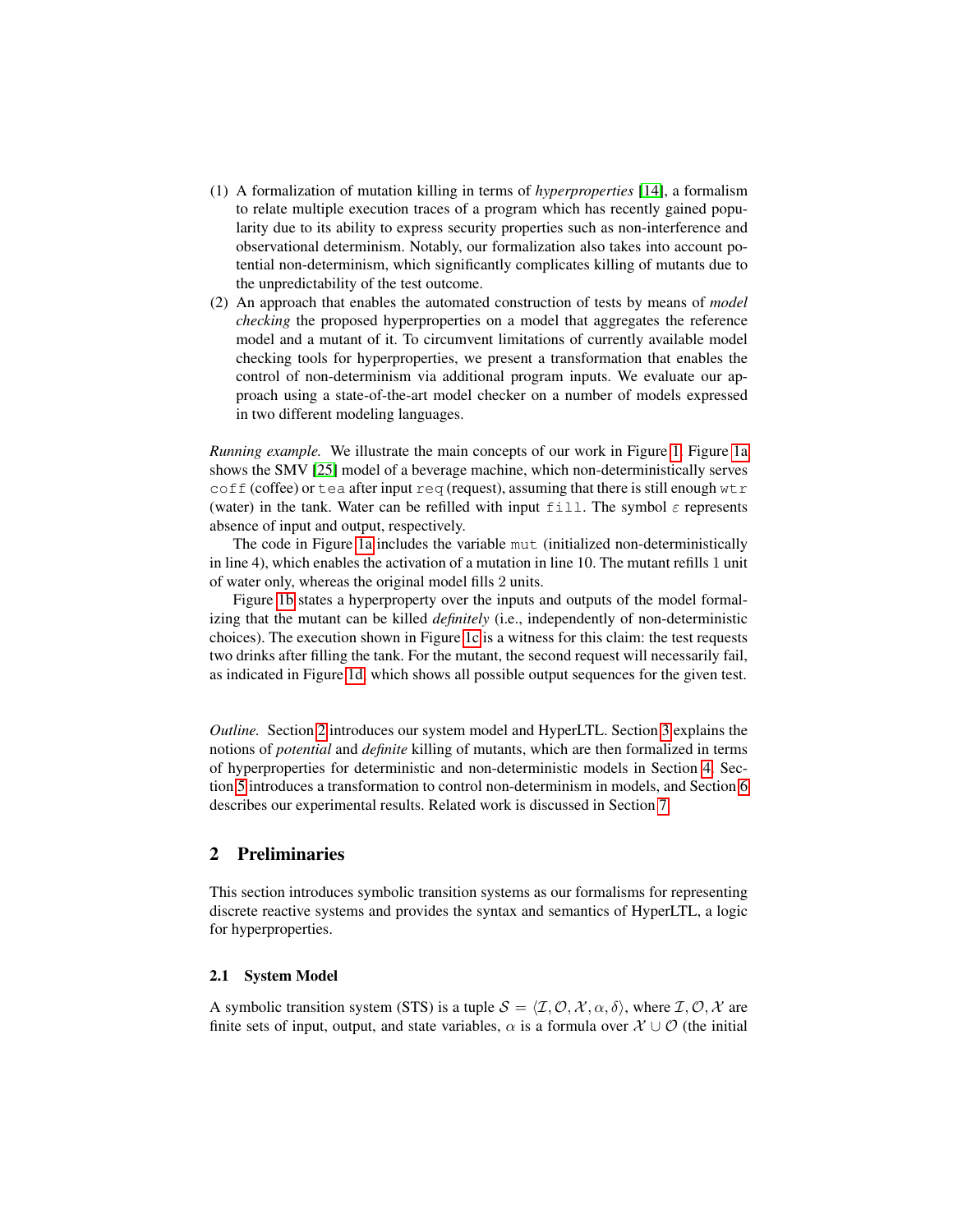```
1 init (in) := \varepsilon2 init (out):=\varepsilon3 init (wtr):=2
 4 init (mut):=\{\top, \bot\}5 \operatorname{next}( \operatorname{in} ) := \{ \varepsilon, \operatorname{req}, \operatorname{fill} \}6 next(out) :=7 if (in = \text{req}\&\text{wtr} > 0): { coff, tea}
 8 else :\varepsilon9 next(wtr) :=10 if (in = fill) : (mut ? 1 : 2)11 elif (in = \text{req}\&\text{wt} = 0): wtr-1
12 else : wtr
13 \mathbf{n} \cdot \mathbf{r} (mut): = mut
```

```
\exists \pi \forall \pi' \forall \pi''\square(\neg \textsf{mut}_{\pi} \wedge \textsf{mut}_{\pi'} \wedge \neg \textsf{mut}_{\pi''} \wedge([in=\varepsilon]_\pi \leftrightarrow [in=\varepsilon]_{\pi'} \leftrightarrow [in=\varepsilon]_{\pi''})\wedge([in=req]_\pi \leftrightarrow [in=req]_\pi\Leftrightarrow [in=req]<sub>π</sub>\ldots)\wedge([in=fill]_\pi \leftrightarrow [in=fill]_\pi\leftrightarrow [in=fill]_{\pi^{\prime\prime}})) \rightarrow♦

¬([o=ε]π0 ↔ [o=ε]π00 )∨
     \neg([o=\text{coff}]_{\pi} \leftrightarrow [o=\text{coff}]_{\pi}<sup>1</sup>
     \neg([o=tea]_{\pi'} \leftrightarrow [o=tea]_{\pi''})
```
(a) Beverage machine with cond. mutant

(b) Hyperproperty expressing killing





(d) Spurious test response of mutant



conditions predicate), and  $\delta$  is a formula over  $\mathcal{I} \cup \mathcal{O} \cup \mathcal{X} \cup \mathcal{X}'$  (the transition relation predicate), where  $\mathcal{X}' = \{x' \mid x \in \mathcal{X}\}\$ is a set of primed variables representing the successor states. An input  $I$ , output  $O$ , state  $X$ , and successor state  $X'$ , respectively, is a mapping of  $\mathcal{I}, \mathcal{O}, \mathcal{X}$ , and  $\mathcal{X}'$ , respectively, to values in a fixed domain that includes the elements  $\top$  and  $\bot$  (representing true and false, respectively).  $Y|_{\mathcal{V}}$  denotes the restriction of the domain of mapping Y to the variables  $V$ . Given a valuation Y and a Boolean variable  $v \in V$ ,  $Y(v)$  denotes the value of v in Y (if defined) and  $Y[v]$  and  $Y[\neg v]$ denote Y with v set to  $\top$  and  $\bot$ , respectively.

We assume that the initial conditions- and transition relation predicate are defined in a logic that includes standard Boolean operators  $\neg, \wedge, \vee, \rightarrow$ , and  $\leftrightarrow$ . We omit further details, as as our results do not depend on a specific formalism. We write  $X, O \models \alpha$  and  $I, O, X, X' \models \delta$  to denote that  $\alpha$  and  $\delta$  evaluate to true under an evaluation of inputs I, outputs  $O$ , states  $X$ , and successor states  $X'$ . We assume that every STS has a distinct output  $O_ε$ , representing absence of output.

A state X with output O such that  $X, O \models \alpha$  are an *initial state* and *initial output*. A state  $X$  has a transition with input  $I$  to its *successor state*  $X'$  with output  $O$  iff  $I, O, X, X' \models \delta$ , denoted by  $X \stackrel{I, O}{\longrightarrow} X'$ . A *trace* of S is a sequence of tuples of concrete inputs, outputs, and states  $\langle (I_0, O_0, X_0), (I_1, O_1, X_1), (I_2, O_2, X_2), \ldots \rangle$  such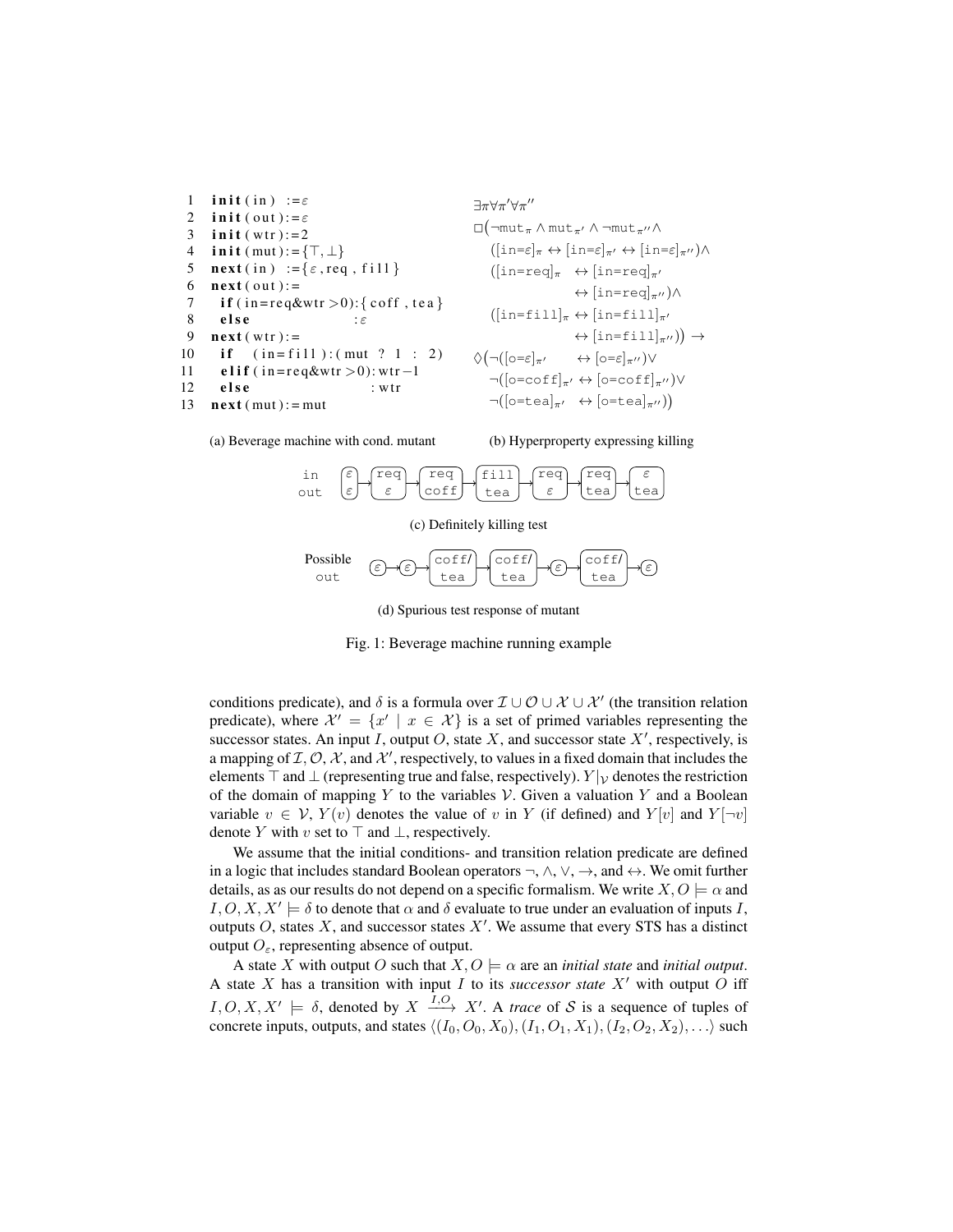that  $X_0, O_0 \models \alpha$  and  $\forall j \geq 0$  .  $X_j \xrightarrow{I_j, O_{j+1}} X_{j+1}$ . We require that every state has at least one successor, therefore all traces of S are infinite. We denote by  $\mathcal{T}(\mathcal{S})$  the set of all traces of S. Given a trace  $p = \langle (I_0, O_0, X_0), (I_1, O_1, X_1), \ldots \rangle$ , we write  $p[j]$  for  $(I_j, O_j, X_j)$ ,  $p[j, l]$  for  $\langle (I_j, O_j, X_j), \ldots, (I_l, O_l, X_l) \rangle$ ,  $p[j, \infty]$  for  $\langle (I_j, O_j, X_j), \ldots \rangle$ and  $p|_V$  to denote  $\langle (I_0|_V, O_0|_V, X_0|_V), (I_1|_V, O_1|_V, X_1|_V), \ldots \rangle$ . We lift restriction to sets of traces T by defining  $T|_{\mathcal{V}}$  as  $\{p|_{\mathcal{V}} \mid t \in T\}$ .

S is *deterministic* iff there is a unique pair of an initial state and initial output and for each state X and input I, there is at most one state  $X'$  with output O, such that  $X \xrightarrow{I,O} X'$ . Otherwise, the model is *non-deterministic*.

In the following, we presume the existence of sets of atomic propositions  $AP =$  ${AP_{\mathcal{I}}} \cup AP_{\mathcal{O}} \cup AP_{\mathcal{X}}$  (intentionally kept abstract)<sup>[1](#page-3-0)</sup> serving as labels that characterize inputs, outputs, and states (or properties thereof).

For a trace  $p = \langle (I_0, O_0, X_0), (I_1, O_1, X_1), \ldots \rangle$  the corresponding trace over AP is  $AP(p) = \langle AP(I_0) \cup AP(O_0) \cup AP(X_0), AP(I_1) \cup AP(O_1) \cup AP(X_1), \ldots \rangle$ . We lift this definition to sets of traces by defining  $APTr(S) \stackrel{\text{def}}{=} \{AP(p) \mid p \in \mathcal{T}(S)\}.$ 

<span id="page-3-2"></span>*Example 1.* Figure [1a](#page-2-0) shows the formalization of a beverage machine in SMV [\[25\]](#page-17-2). In Figure [1b,](#page-2-0) we use atomic propositions to enumerate the possible values of in and out. This SMV model closely corresponds to an STS: the initial condition predicate  $\alpha$  and transition relation  $\delta$  are formalized using integer arithmetic as follows:

$$
\alpha \stackrel{\text{def}}{=} \text{out} = \varepsilon \land \text{wtr} = 2
$$
\n
$$
\delta \stackrel{\text{def}}{=} \text{wtr} > 0 \land \text{in} = \text{req} \land \text{out} = \text{coff} \land \text{wtr}' = \text{wtr} - 1 \lor
$$
\n
$$
\text{wtr} > 0 \land \text{in} = \text{req} \land \text{out} = \text{tea} \land \text{wtr}' = \text{wtr} - 1 \lor
$$
\n
$$
\text{in} = \text{fill} \land \text{mult} \land \text{out} = \varepsilon \land \text{wtr}' = 2 \lor
$$
\n
$$
\text{in} = \text{fill} \land \text{mut} \land \text{out} = \varepsilon \land \text{wtr}' = 1 \lor
$$
\n
$$
\text{in} = \varepsilon \land \text{out} = \varepsilon \land \text{wtr}' = \text{wtr}
$$

The trace  $p = \langle (\varepsilon, \varepsilon, 2), (\text{req}, \varepsilon, 2), (\text{req}, \text{coff}, 1), (\varepsilon, \text{tea}, 0), \ldots \rangle$  is one possible execution of the system (for brevity, variable names are omitted). Examples of atomic propositions for the system are  $[in=\text{coff}, [\text{out}=\varepsilon], [\text{wt}r>0], [\text{wt}r=0]$  and the respective atomic proposition trace of p is  $AP(p) = \{\{\text{sin}=\varepsilon\}, \text{out}=\varepsilon\}, \text{wtr}>0\}$ ,  $\{[in=req], [out=ε], [wtr>0]\}, \{[in=req], [out=coff], [wtr>0]\}, \{[in=req],$  $[out=tea], [wtr=0] \dots$ 

### <span id="page-3-1"></span>2.2 HyperLTL

In the following, we provide an overview of the HyperLTL, a logic for hyperproperties, sufficient for understanding the formalization in Section [4.](#page-7-0) For details, we refer the reader to [\[13\]](#page-16-2). HyperLTL is defined over atomic proposition traces (see Section [2.1\)](#page-1-1) of a fixed STS  $S = \langle \mathcal{I}, \mathcal{O}, \mathcal{X}, \alpha, \delta \rangle$  as defined in Section [2.1.](#page-1-1)

<span id="page-3-0"></span><sup>&</sup>lt;sup>1</sup> Finite domains can be characterized using binary encodings; infinite domains require an extension of our formalism in Section [2.2](#page-3-1) with equality and is omitted for the sake of simplicity.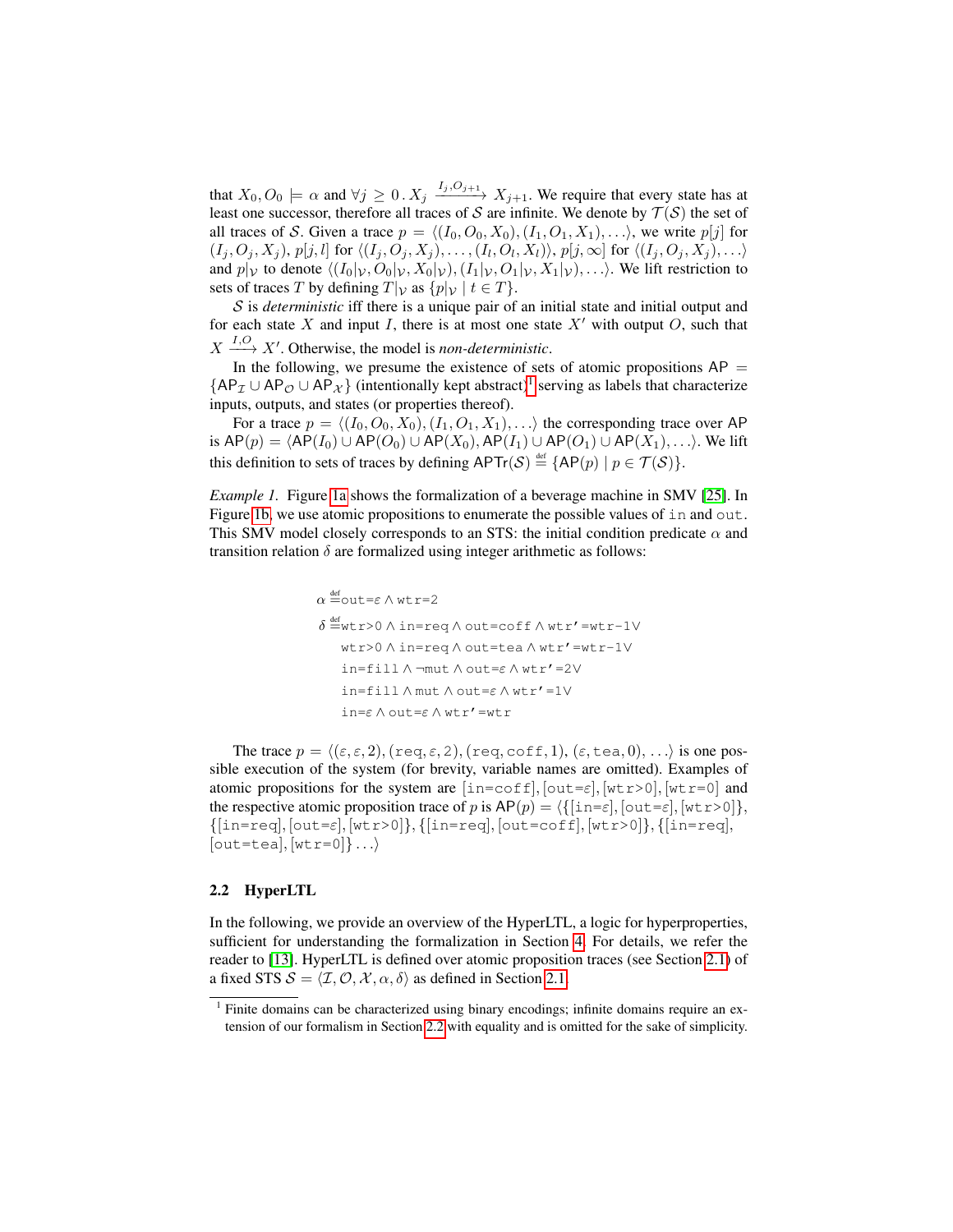*Syntax.* Let AP be a set of atomic propositions and let  $\pi$  be a *trace variable* from a set  $V$  of trace variables. Formulas of HyperLTL are defined by the following grammar:

$$
\psi ::= \exists \pi.\psi \mid \forall \pi.\psi \mid \varphi
$$
  

$$
\varphi ::= a_{\pi} \mid \neg \varphi \mid \varphi \lor \varphi \mid \bigcirc \varphi \mid \varphi \mathcal{U} \varphi
$$

Connectives ∃ and ∀ are universal and existential trace quantifiers, read as "along some traces" and "along all traces". In our setting, atomic propositions  $a \in AP$  express facts about states or the presence of inputs and outputs. Each atomic proposition is sub-scripted with a trace variable to indicate the trace it is associated with. The Boolean connectives  $\land$ ,  $\rightarrow$ , and  $\leftrightarrow$  are defined in terms of  $\neg$  and  $\lor$  as usual. Furthermore, we use the standard temporal operators *eventually*  $\Diamond \varphi \stackrel{\text{def}}{=} \text{true } \mathcal{U} \varphi$ , and *always*  $\Box \varphi \stackrel{\text{def}}{=} \neg \Diamond \neg \varphi$ .

*Semantics*  $\Pi \models_S \psi$  states that  $\psi$  is valid for a given mapping  $\Pi : \mathcal{V} \to \mathsf{APTr}(\mathcal{S})$ of trace variables to atomic proposition traces. Let  $\Pi$   $[\pi \mapsto p]$  be as  $\Pi$  except that  $\pi$  is mapped to p. We use  $\Pi$  [i,  $\infty$ ] to denote the trace assignment  $\Pi'(\pi) = \Pi(\pi)$  [i,  $\infty$ ] for all  $\pi$ . The validity of a formula is defined as follows:

> $\Pi \models_{\mathcal{S}} a_{\pi}$  iff  $a \in \Pi(\pi)[0]$  $\Pi \models_S \exists \pi.\psi$  iff there exists  $p \in \text{APTr}(\mathcal{S}): \Pi \left[ \pi \mapsto p \right] \models_S \psi$  $\Pi \models_{\mathcal{S}} \forall \pi.\psi$  iff for all  $p \in \mathsf{APTr}(\mathcal{S}): \Pi \left[ \pi \mapsto p \right] \models_{\mathcal{S}} \psi$  $\Pi \models_{\mathcal{S}} \neg \varphi$  iff  $\Pi \not\models_{\mathcal{S}} \varphi$  $\Pi \models_{\mathcal{S}} \psi_1 \vee \psi_2$  iff  $\Pi \models_{\mathcal{S}} \psi_1$  or  $\Pi \models_{\mathcal{S}} \psi_2$  $\Pi \models_{\mathcal{S}} \bigcirc \varphi$  iff  $\Pi [1, \infty] \models_{\mathcal{S}} \varphi$  $\Pi \models_{\mathcal{S}} \varphi_1 \mathcal{U} \varphi_2$  iff there exists  $i \geq 0 : \Pi [i, \infty] \models_{\mathcal{S}} \varphi_2$ and for all  $0 \leq j \leq i$  we have  $\Pi$   $[j,\infty] \models_{\mathcal{S}} \varphi_1$

We write  $\models_S \psi$  if  $\Pi \models_S \psi$  holds and  $\Pi$  is empty. We call  $q \in \mathcal{T}(S)$  a  $\pi$ -witness of a formula  $\exists \pi.\psi$ , if  $\Pi$   $[\pi \mapsto p] \models_{\mathcal{S}} \psi$  and  $AP(q) = p$ .

### <span id="page-4-0"></span>3 Killing mutants

In this section, we introduce mutants, tests, and the notions of potential and definite killing. We discuss how to represent an STS and its corresponding mutant as a single STS, which can then be model checked to determine killability.

#### 3.1 Mutants

Mutants are variations of a model  $S$  obtained by applying small modifications to the syntactic representation of S. A mutant of an STS  $S = \langle I, \mathcal{O}, \mathcal{X}, \alpha, \delta \rangle$  (the *original model*) is an STS  $\mathcal{S}^m = \langle \mathcal{I}, \mathcal{O}, \mathcal{X}, \alpha^m, \delta^m \rangle$  with equal sets of input, output, and state variables as  $S$  but a deviating initial predicate and/or transition relation. We assume that  $\mathcal{S}^m$  is equally input-enabled as S, that is  $\mathcal{T}(\mathcal{S}^m)|_{\mathcal{I}} = \mathcal{T}(\mathcal{S})|_{\mathcal{I}}$ , i.e., the mutant and model accept the same sequences of inputs. In practice, this can easily be achieved by using self-loops with empty output to ignore unspecified inputs. We use standard mutation operators, such as disabling transitions, replacing operators, etc. Due to space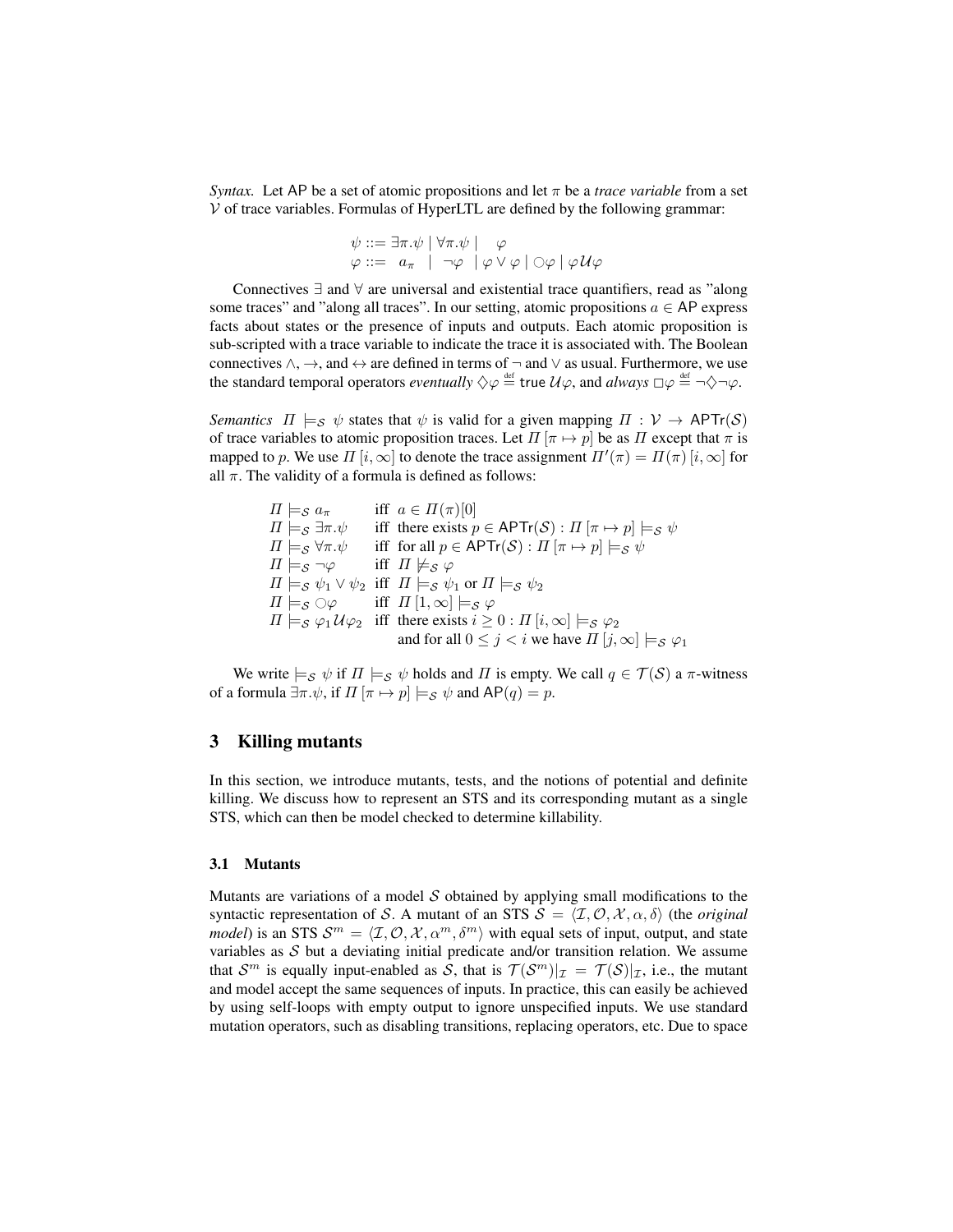limitations and the fact that mutation operators are not the primary focus of this work, we do not list them here, but refer to the Appendix of [\[16\]](#page-16-3) and [\[5\]](#page-16-4). We combine an original model represented by S and a mutant  $S<sup>m</sup>$  into a *conditional mutant*  $S<sup>c(m)</sup>$ , in order to perform mutation analysis via model checking the combined model.

The conditional mutant is defined as  $\mathcal{S}^{c(m)} \stackrel{\text{def}}{=} \langle \mathcal{I}, \mathcal{O}, \mathcal{X} \cup \{\text{mut}\}, \alpha^{c(m)}, \delta^{c(m)} \rangle$ , where mut is a fresh Boolean variable used to distinguish states of the original and the mutated STS.

Suppose  $\mathcal{S}^m$  replaces a sub-formula  $\delta_0$  of  $\delta$  by  $\delta_0^m$ , then the transition relation predicate of the conditional mutant  $\delta^{c(m)}$  is obtained by replacing  $\delta_0$  in  $\delta$  by  $(\text{mut} \wedge \delta_0^m) \vee$ (¬mut  $\wedge \delta_0$ ). We fix the value of mut in transitions by conjoining  $\delta$  with mut  $\leftrightarrow$  mut'. The initial conditions predicate of the conditional mutant is defined similarly.

Consequently, for a trace  $p \in \mathcal{T}(\mathcal{S}^{c(m)})$  it holds that if  $p|_{\{\text{mut}\}} = {\{\perp\}}^\omega$  then  $p|_{\mathcal{I} \cup \mathcal{O} \cup \mathcal{X}} \in \mathcal{T}(\mathcal{S})$ , and if  $p|_{\{\text{mut}\}} = {\{\top\}}^{\omega}$  then  $p|_{\mathcal{I} \cup \mathcal{O} \cup \mathcal{X}} \in \mathcal{T}(\mathcal{S}^m)$ . Formally,  $\mathcal{S}^{c(m)}$ is non-deterministic, since mut is chosen non-deterministically in the initial state. However, we only refer to  $\mathcal{S}^{c(m)}$  as non-deterministic if either  $\mathcal S$  or  $\mathcal S^m$  is non-deterministic, as mut is typically fixed in the hypertproperties presented in Section [4.](#page-7-0)

Example [1](#page-3-2) and Figure [1a](#page-2-0) show a conditional mutant as an STS and in SMV.

#### 3.2 Killing

Killing a mutant amounts to finding inputs for which the mutant produces outputs that deviate from the original model. In a reactive, model-based setting, killing has been formalized using conformance relations [\[29\]](#page-17-3), for example in [\[4](#page-16-5)[,15\]](#page-16-6), where an implementation *conforms* to its specification if all its input/output sequences are part of/allowed by the specification.

In model-based testing, the model takes the role of the specification and is assumed to be correct by design. The implementation is treated as black box, and therefore mutants of the specification serve as its proxy. Tests (i.e., input/output sequences) that demonstrate non-conformance between the model and its mutant can be used to check whether the implementation adheres to the specification or contains the bug reflected in the mutant. The execution of a test on a system under test fails if the sequence of inputs of the test triggers a sequence of outputs that deviates from those predicted by the test. Formally, tests are defined as follows:

**Definition 1** (Test). A test t of length n for S comprises inputs  $t|_{\mathcal{I}}$  and outputs  $t|_{\mathcal{O}}$ *of length n, such that there exists a trace*  $p \in \mathcal{T}(\mathcal{S})$  *with*  $p|_{\mathcal{I}}[0,n] = t|_{\mathcal{I}}$  *and*  $p|_{\mathcal{O}}[0, n] = t|_{\mathcal{O}}.$ 

For non-deterministic models, in which a single sequence of inputs can trigger different sequences of outputs, we consider two different notions of killing. We say that a mutant can be *potentially killed* if there exist inputs for which the mutant's outputs deviate from the original model given an appropriate choice of non-deterministic initial states and transitions. In practice, executing a test that potentially kills a mutant on a faulty implementation that exhibits non-determinism (e.g., a multi-threaded program) may fail to demonstrate non-conformance (unless the non-determinism can be controlled). A mutant can be *definitely killed* if there exists a sequence of inputs for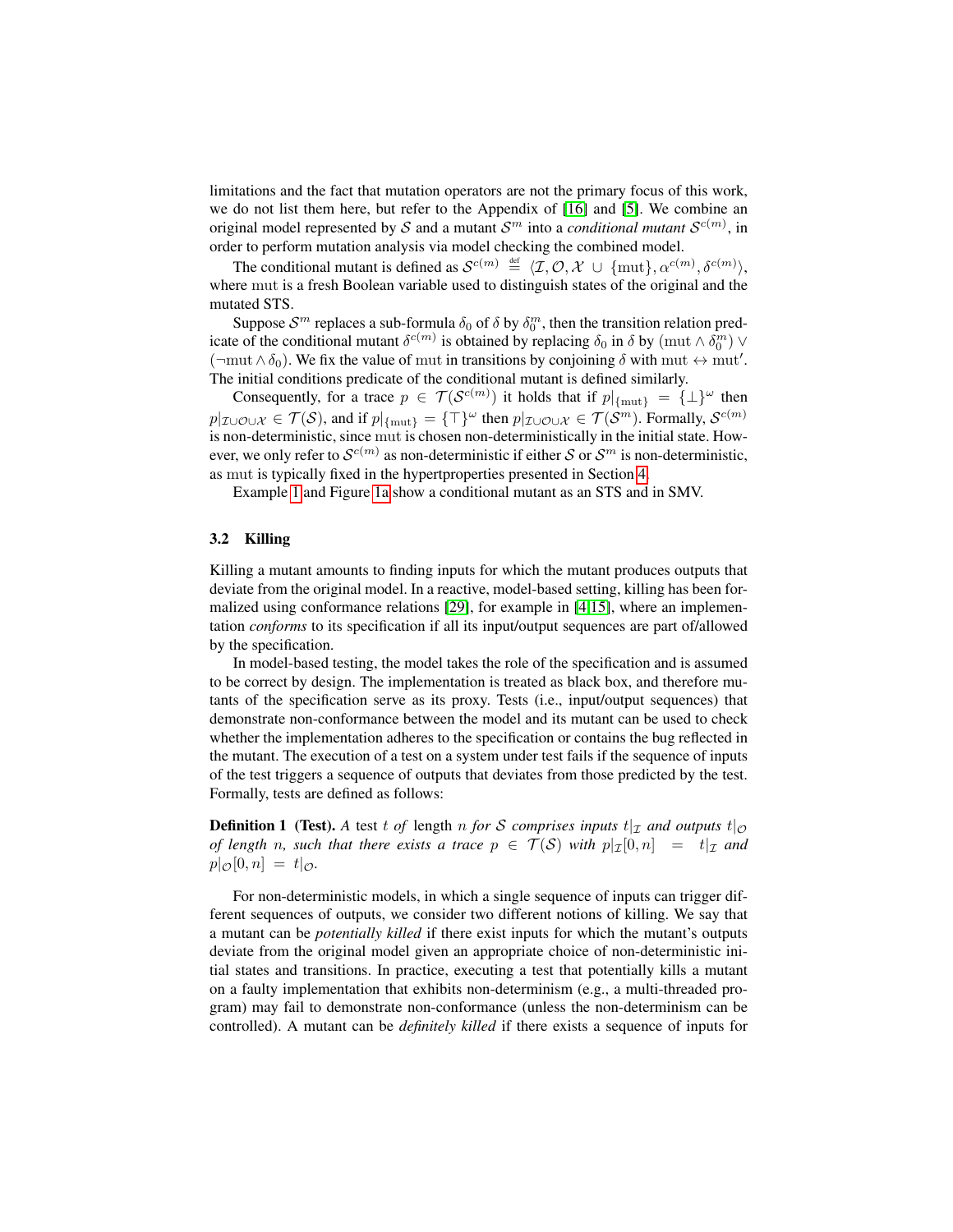which the behaviors of the mutant and the original model deviate independently of how non-determinism is resolved.

Note potential and definite killability are orthogonal to the folklore notions of weak and strong killing, which capture different degrees of observability. Formally, we define potential and definite killability as follows:

Definition 2 (Potentially killable). S <sup>m</sup> *is* potentially killable *if*

$$
\mathcal{T}(\mathcal{S}^m)|_{\mathcal{I}\cup\mathcal{O}}\nsubseteq\mathcal{T}(\mathcal{S})|_{\mathcal{I}\cup\mathcal{O}}
$$

Test t for S of length n potentially kills  $S^m$  if

$$
\{q[0,n] \mid q \in \mathcal{T}(\mathcal{S}^m) \land q[0,n]|_{\mathcal{I}} = t|_{\mathcal{I}}\}_{\mathcal{I} \cup \mathcal{O}} \nsubseteq \{p[0,n] \mid p \in \mathcal{T}(\mathcal{S})\}_{\mathcal{I} \cup \mathcal{O}}.
$$

**Definition 3** (Definitely killable).  $S<sup>m</sup>$  *is* definitely killable *if there is a sequence of inputs*  $\vec{I} \in \mathcal{T}(\mathcal{S})|_{\mathcal{I}}$ *, such that* 

$$
\{q \in \mathcal{T}(\mathcal{S}^m) \mid q|_{\mathcal{I}} = \vec{I}\} |_{\mathcal{O}} \cap \{p \in \mathcal{T}(\mathcal{S}) \mid p|_{\mathcal{I}} = \vec{I}\} |_{\mathcal{O}} = \emptyset
$$

Test *t* for *S* of length *n* definitely kills  $S^m$  if

$$
\{q[0,n] \mid q \in \mathcal{T}(\mathcal{S}^m) \land q[0,n]|_{\mathcal{I}} = t|_{\mathcal{I}}\}|\phi \cap
$$
  

$$
\{p[0,n] \mid p \in \mathcal{T}(\mathcal{S}) \land p[0,n]|_{\mathcal{I}} = t|_{\mathcal{I}}\}|\phi = \emptyset
$$

**Definition 4** (Equivalent Mutant).  $\mathcal{S}^m$  *is* equivalent *iff*  $\mathcal{S}^m$  *is not potentially killable.* 

Note that definite killability is stronger than potential killabilty, though for deterministic systems, the two notions coincide.

**Proposition 1.** If  $\mathcal{S}^m$  is definitely killable then  $\mathcal{S}^m$  is potentially killable. If  $\mathcal{S}^m$  is deterministic then:  $\mathcal{S}^m$  is potentially killable iff  $\mathcal{S}^m$  is definitely killable.

The following example shows a definitely killable mutant, a mutant that is only potentially killable, and an equivalent mutant.

<span id="page-6-0"></span>*Example 2.* The mutant in Figure [1a,](#page-2-0) is definitely killable, since we can force the system into a state in which both possible outputs of the original system (coff, tea) differ from the only possible output of the mutant  $(\varepsilon)$ .

Consider a mutant that introduces non-determinism by replacing line 7 with the code **if**(in=fill):(mut ?  $\{1, 2\}$  : 2), indicating that the machine is filled with either 1 or 2 units of water. This mutant is potentially but not definitely killable, as only one of the non-deterministic choices leads to a deviation of the outputs.

Finally, consider a mutant that replaces line 4 with  $if$  (in=req&wtr>0): (mut ? coff :  $\{\text{coff}, \text{tea}\}\)$  and removes the mut branch of line 7, yielding a machine that always creates coffee. Every implementation of this mutant is also correct with respect to the original model. Hence, we consider the mutant equivalent, even though the original model, unlike the mutant, can output  $tea$ .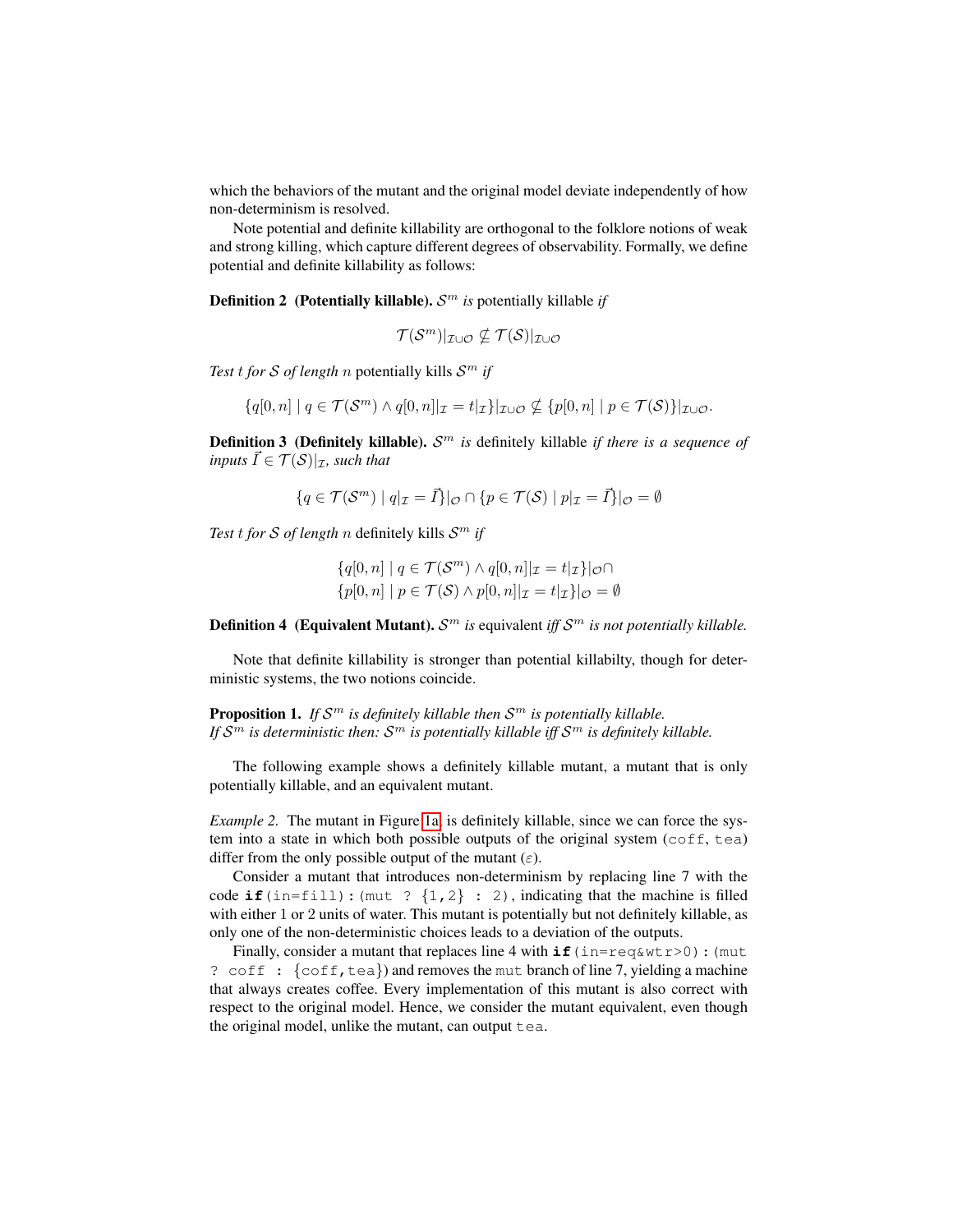### <span id="page-7-0"></span>4 Killing with hyperproperties

In this section, we provide a formalization of potential and definite killability in terms of HyperLTL, assert the correctness of our formalization with respect to Section [3,](#page-4-0) and explain how tests can be extracted by model checking the HyperLTL properties. All HyperLTL formulas depend on inputs and outputs of the model, but are model-agnostic otherwise. The idea of all presented formulas is to discriminate between traces of the original model ( $\Box$  $\neg$ mut<sub>π</sub>) and traces of the mutant ( $\Box$ mut<sub>π</sub>). Furthermore, we quantify over pairs  $(\pi, \pi')$  of traces with globally equal inputs  $(\Box \bigwedge_{i \in \mathsf{AP}_{\mathcal{I}}} i_{\pi} \leftrightarrow i_{\pi'})$  and express that such pairs will eventually have different outputs  $(\Diamond \bigvee_{o \in AP_\mathcal{O}} \neg(o_\pi \leftrightarrow o_{\pi'}))$ .

#### 4.1 Deterministic Case

To express killability (potential and definite) of a deterministic model and mutant, we need to find a trace of the model ( $\exists \pi$ ) such that the trace of the mutant with the same inputs ( $\exists \pi'$ ) eventually diverges in outputs, formalized by  $\phi_1$  as follows:

$$
\phi_1(\mathcal{I}, \mathcal{O}) := \exists \pi \exists \pi' \Box (\neg \text{mut}_{\pi} \land \text{mut}_{\pi'} \bigwedge_{i \in \mathsf{AP}_{\mathcal{I}}} i_{\pi} \leftrightarrow i_{\pi'}) \land \Diamond (\bigvee_{o \in \mathsf{AP}_{\mathcal{O}}} \neg(o_{\pi} \leftrightarrow o_{\pi'}))
$$

Proposition 2. *For a deterministic model* S *and mutant* S <sup>m</sup> *it holds that*

$$
\mathcal{S}^{c(m)} \models \phi_1(\mathcal{I}, \mathcal{O}) \text{ iff } \mathcal{S}^m \text{ is } \text{killable.}
$$

If  $t$  *is a*  $\pi$ -witness for  $\mathcal{S}^{c(m)} \models \phi_1(\mathcal{I}, \mathcal{O})$ , then  $t[0,n]|_{\mathcal{I} \cup \mathcal{O}}$  kills  $\mathcal{S}^m$  (for some  $n \in \mathbb{N}$ ).

### 4.2 Non-deterministic Case

For potential killability of non-deterministic models and mutants, $2$  we need to find a trace of the mutant  $(\exists \pi)$  such that all traces of the model with the same inputs  $(\forall \pi')$ eventually diverge in outputs, expressed in  $\phi_2$ :

$$
\phi_2(\mathcal{I},\mathcal{O}):=\exists\pi\forall\pi'\Box(\mathrm{mut}_{\pi}\wedge\neg\mathrm{mut}_{\pi'}\bigwedge_{i\in\mathsf{AP}_{\mathcal{I}}}i_{\pi}\leftrightarrow i_{\pi'})\to\Diamond(\bigvee_{o\in\mathsf{AP}_{\mathcal{O}}}\neg(o_{\pi}\leftrightarrow o_{\pi'}))
$$

Proposition 3. *For non-deterministic* S *and* S <sup>m</sup>*, it holds that*

$$
\mathcal{S}^{c(m)} \models \phi_2(\mathcal{I}, \mathcal{O}) \text{ iff } \mathcal{S}^m \text{ is potentially killable.}
$$

*If s is a*  $\pi$ *-witness for*  $\mathcal{S}^{c(m)} \models \phi_2(\mathcal{I}, \mathcal{O})$ , then for any trace  $t \in \mathcal{T}(\mathcal{S})$  with  $t|_{\mathcal{I}} = s|_{\mathcal{I}},$  $[t[0,n]|_{\mathcal{I}\cup\mathcal{O}}$  potentially kills  $\mathcal{S}^m$  (for some  $n\in\mathbb{N}$ ).

<span id="page-7-1"></span> $2$  The Appendix of [\[16\]](#page-16-3) covers deterministic models with non-deterministic mutants and viceversa.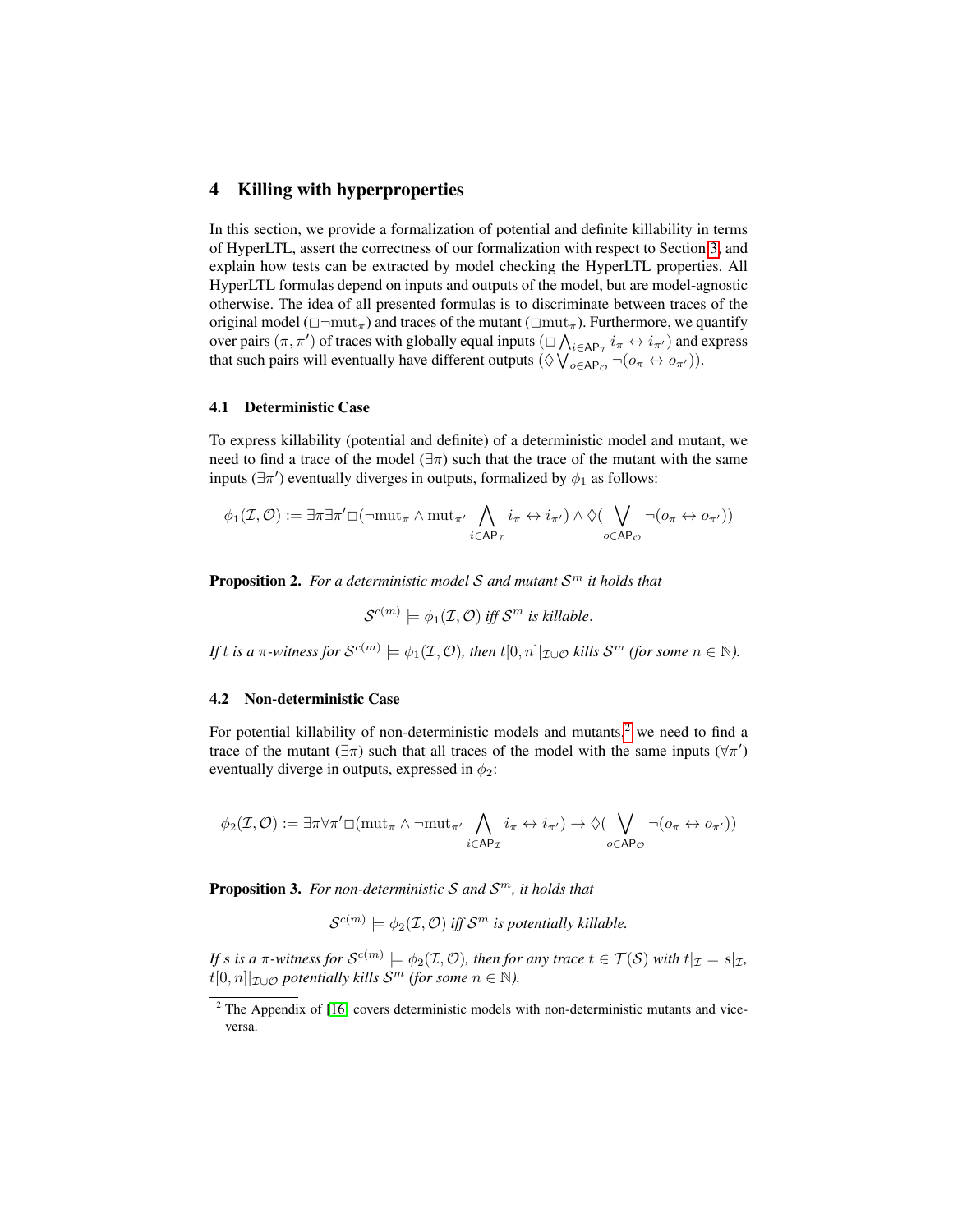To express definite killability, we need to find a sequence of inputs of the model ( $\exists \pi$ ) and compare all non-deterministic outcomes of the model  $(\forall \pi')$  to all non-deterministic outcomes of the mutant ( $\forall \pi''$ ) for these inputs, as formalized by  $\phi_3$ :

$$
\phi_3(\mathcal{I}, \mathcal{O}) := \exists \pi \forall \pi' \forall \pi'' \Box \left(\neg \text{mut}_{\pi} \land \text{mut}_{\pi'} \land \neg \text{mut}_{\pi''} \land \right. \\
\bigwedge_{i \in \mathsf{AP}_{\mathcal{I}}} i_{\pi} \leftrightarrow i_{\pi'} \land i_{\pi} \leftrightarrow i_{\pi''}\right) \rightarrow \Diamond \left(\bigvee_{o \in \mathsf{AP}_{\mathcal{O}}} \neg(o_{\pi'} \leftrightarrow o_{\pi''})\right)
$$

In Figure [1b,](#page-2-0) we present an instance of  $\phi_3$  for our running example.

Proposition 4. *For non-deterministic* S *and* S <sup>m</sup>*, it holds that*

$$
\mathcal{S}^{c(m)} \models \phi_3(\mathcal{I}, \mathcal{O}) \text{ iff } \mathcal{S}^m \text{ is definitely killed} \text{.}
$$

If  $t$  *is a*  $\pi$ *-witness for*  ${\cal S}^{c(m)}\models \phi_3({\cal I},{\cal O}),$  then  $t[0,n]|_{{\cal I}\cup {\cal O}}$  definitely kills  ${\cal S}^m$  (for some  $n \in \mathbb{N}$ ).

To generate tests, we use model checking to verify whether the conditional mutant satisfies the appropriate HyperLTL formula presented above and obtain test cases as finite prefixes of witnesses for satisfaction.

### <span id="page-8-0"></span>5 Non-deterministic models in practice

As stated above, checking the validity of the hyperproperties in Section [4](#page-7-0) for a given model and mutant enables test-case generation. To the best of our knowledge, MCHY-PER [\[18\]](#page-17-4) is the only currently available HyperLTL model checker. Unfortunately, MC-HYPER is unable to model check formulas with alternating quantifiers.<sup>[3](#page-8-1)</sup> Therefore, we are currently limited to checking  $\phi_1(\mathcal{I}, \mathcal{O})$  for deterministic models, since witnesses of  $\phi_1$  may not satisfy  $\phi_2$  in the presence of non-determinism.

To remedy this issue, we propose a transformation that makes non-determinism *controllable* by means of additional inputs and yields a deterministic STS. The transformed model over-approximates killability in the sense that the resulting test cases only kill the original mutant if non-determinism can also be controlled in the system under test. However, if equivalence can be established for the transformed model, then the original non-deterministic mutant is also equivalent.

#### <span id="page-8-2"></span>5.1 Controlling non-determinism in STS

The essential idea of our transformation is to introduce a fresh input variable that enables the control of non-deterministic choices in the conditional mutant  $\mathcal{S}^{c(m)}$ . The new input is used carefully to ensure that choices are consistent for the model and the mutant encoded in  $\mathcal{S}^{c(m)}$ . W.l.o.g., we introduce an input variable nd with a domain sufficiently large to encode the non-deterministic choices in  $\alpha^{c(m)}$  and  $\delta^{c(m)}$ , and write

<span id="page-8-1"></span><sup>&</sup>lt;sup>3</sup> While *satisfiability* in the presence of quantifier alternation is supported to some extent [\[17\]](#page-16-7).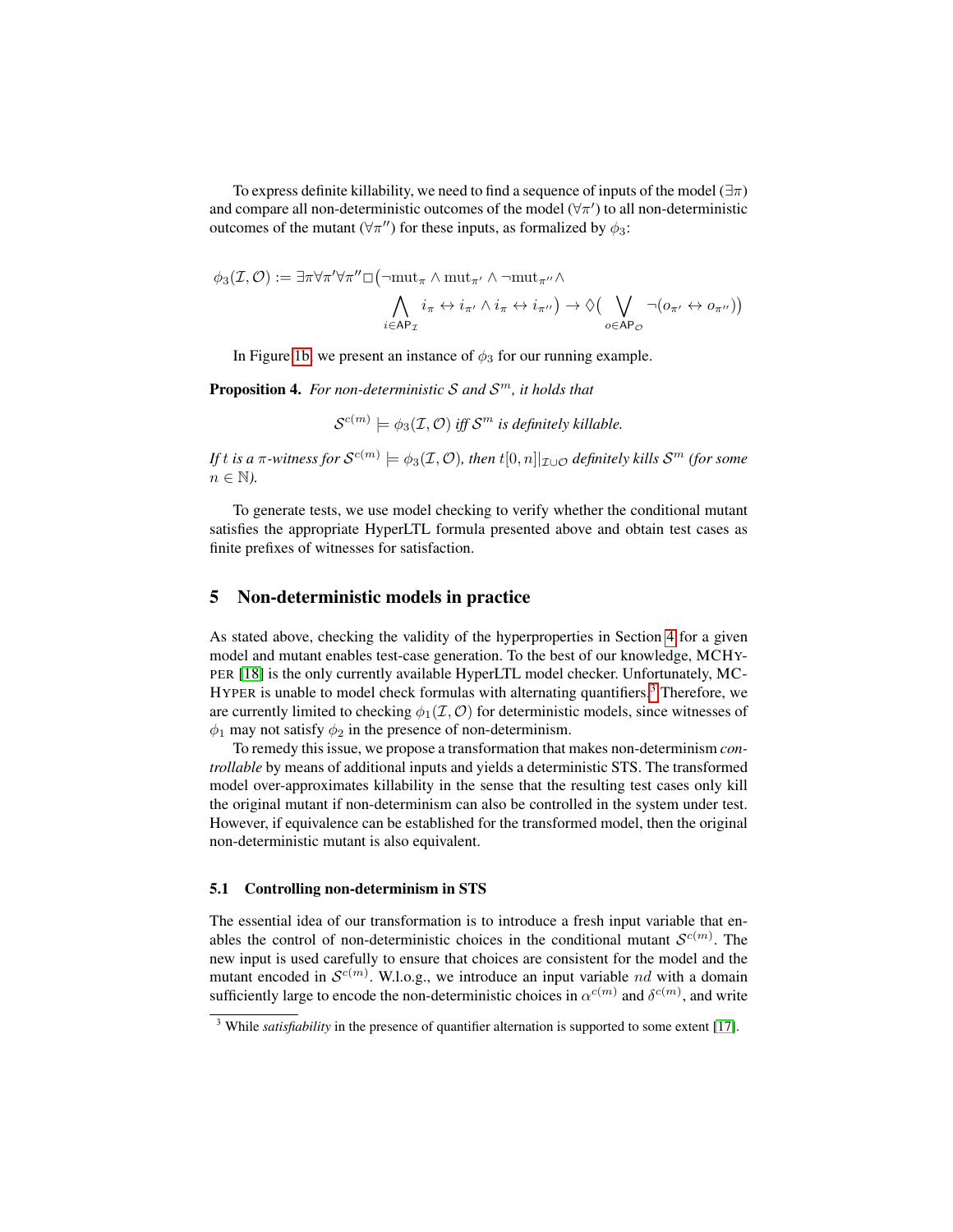$nd(X, O)$  to denote a value of nd that uniquely corresponds to state X with output O. Moreover, we add a fresh Boolean variable  $x^{\tau}$  to X used to encode a fresh initial state.

Let  $\mathcal{X}_+ \stackrel{\text{def}}{=} \mathcal{X} \cup \{\text{mut}\}\$ and  $X_+, X'_+, I, O$  be valuations of  $\mathcal{X}_+, \mathcal{X}'_+, \mathcal{I}$ , and  $O$ , and X and X' denote  $X_+|_{\mathcal{X}}$  and  $X'_+|_{\mathcal{X}}$ , respectively. Furthermore,  $\psi(X)$ ,  $\psi(X_+, I)$ , and  $\psi(O,X_+')$  are formulas uniquely satisfied by  $X$ ,  $(X_+, I)$ , and  $(O, X_+')$  respectively.

Given conditional mutant  $\mathcal{S}^{c(m)} \stackrel{\text{def}}{=} \langle \mathcal{I}, \mathcal{O}, \mathcal{X}_+, \alpha^{c(m)}, \delta^{c(m)} \rangle$ , we define its controllable counterpart  $D(S^{c(m)}) \stackrel{\text{def}}{=} \langle \mathcal{I} \cup \{nd\}, \mathcal{O}, \mathcal{X}_+ \cup \{x^{\tau}\}, D(\alpha^{c(m)}), D(\delta^{c(m)}), \mathcal{N}\}$ initialize  $D(\delta^{c(m)}) \stackrel{\text{def}}{=} \delta^{c(m)}$  and incrementally add constraints as described below.

*Non-deterministic initial conditions:* Let X be an arbitrary, fixed state. The unique fresh initial state is  $X^{\tau} \stackrel{\text{def}}{=} X[x^{\tau}]$ , which, together with an empty output, we enforce by the new initial conditions predicate:

$$
D(\alpha^{c(m)}) \stackrel{\text{\tiny def}}{=} \psi(X^{\tau}, O_{\varepsilon})
$$

We add the conjunct  $\neg \psi(X^{\tau}) \rightarrow \neg x^{\tau'}$  to  $D(\delta^{c(m)})$ , in order to force  $x^{\tau}$  evaluating to  $\perp$  in all states other than  $X^{\tau}$ . In addition, we add transitions from  $X^{\tau}$  to all pairs of initial states/outputs in  $\alpha^{c(m)}$ . To this end, we first partition the pairs in  $\alpha^{c(m)}$  into pairs shared by and exclusive to the model and the mutant:

$$
J^{\cap} \stackrel{\text{def}}{=} \{ (O, X_+) \mid X, O \models \alpha^{c(m)} \}
$$
  

$$
J^{orig} \stackrel{\text{def}}{=} \{ (O, X_+) \mid \neg X_+ (\text{mut}) \land (X_+, O \models \alpha^{c(m)}) \land (X_+ [\text{mut}], O \not\models \alpha^{c(m)}) \}
$$
  

$$
J^{mut} \stackrel{\text{def}}{=} \{ (O, X_+) \mid X_+ (\text{mut}) \land (X_+, O \models \alpha^{c(m)}) \land (X_+ [\neg \text{mut}], O \not\models \alpha^{c(m)}) \}
$$

For each  $(O, X_+) \in J \cap \cup J^{mut} \cup J^{orig}$ , we add the following conjunct to  $D(\delta^{c(m)})$ :

$$
\psi(X^\tau) \wedge nd(O,X) \to \psi(O,X_+')
$$

In addition, for inputs  $nd(O, X)$  without corresponding target state in the model or mutant, we add conjuncts to  $D(\delta^{c(m)})$  that represent self loops with empty outputs:

$$
\forall (O, X_+) \in J^{orig} : \psi(X^{\tau}[\text{mut}]) \land nd(O, X) \to \psi(O_{\varepsilon}, X^{\tau'}[\text{mut}])
$$
  

$$
\forall (O, X_+) \in J^{mut} : \psi(X^{\tau}[\neg \text{mut}]) \land nd(O, X) \to \psi(O_{\varepsilon}, X^{\tau'}[\neg \text{mut}])
$$

*Non-deterministic transitions:* Analogous to initial states, for each state/input pair, we partition the successors into successors shared or exclusive to model or mutant:

$$
T_{(X_+,I)}^{\cap} \stackrel{\text{def}}{=} \{ (X_+,I,O,X_+') \mid X \xrightarrow{I,O} X' \}
$$
  
\n
$$
T_{(X_+,I)}^{\text{orig}} \stackrel{\text{def}}{=} \{ (X_+,I,O,X_+') \mid \neg X_+(\text{mut}) \land (X_+ \xrightarrow{I,O} X_+') \land \neg (X_+[\text{mut}] \xrightarrow{I,O} X_+') \}
$$
  
\n
$$
T_{(X_+,I)}^{\text{mut}} \stackrel{\text{def}}{=} \{ (X_+,I,O,X_+') \mid X_+(\text{mut}) \land (X_+ \xrightarrow{I,O} X_+') \land \neg (X_+[\neg \text{mut}] \xrightarrow{I,O} X_+') \}
$$

A pair  $(X_+, I)$  causes non-determinism if

$$
|(T_{(X_+,I)}^{\cap}\;\cup\;T_{(X_+,I)}^{orig})|_{\mathcal{X}\cup\mathcal{I}\cup\mathcal{O}\cup\mathcal{X}'}|>1\;\text{or}\;|(T_{(X_+,I)}^{\cap}\;\cup\;T_{(X_+,I)}^{mut})|_{\mathcal{X}\cup\mathcal{I}\cup\mathcal{O}\cup\mathcal{X}'}|>1.
$$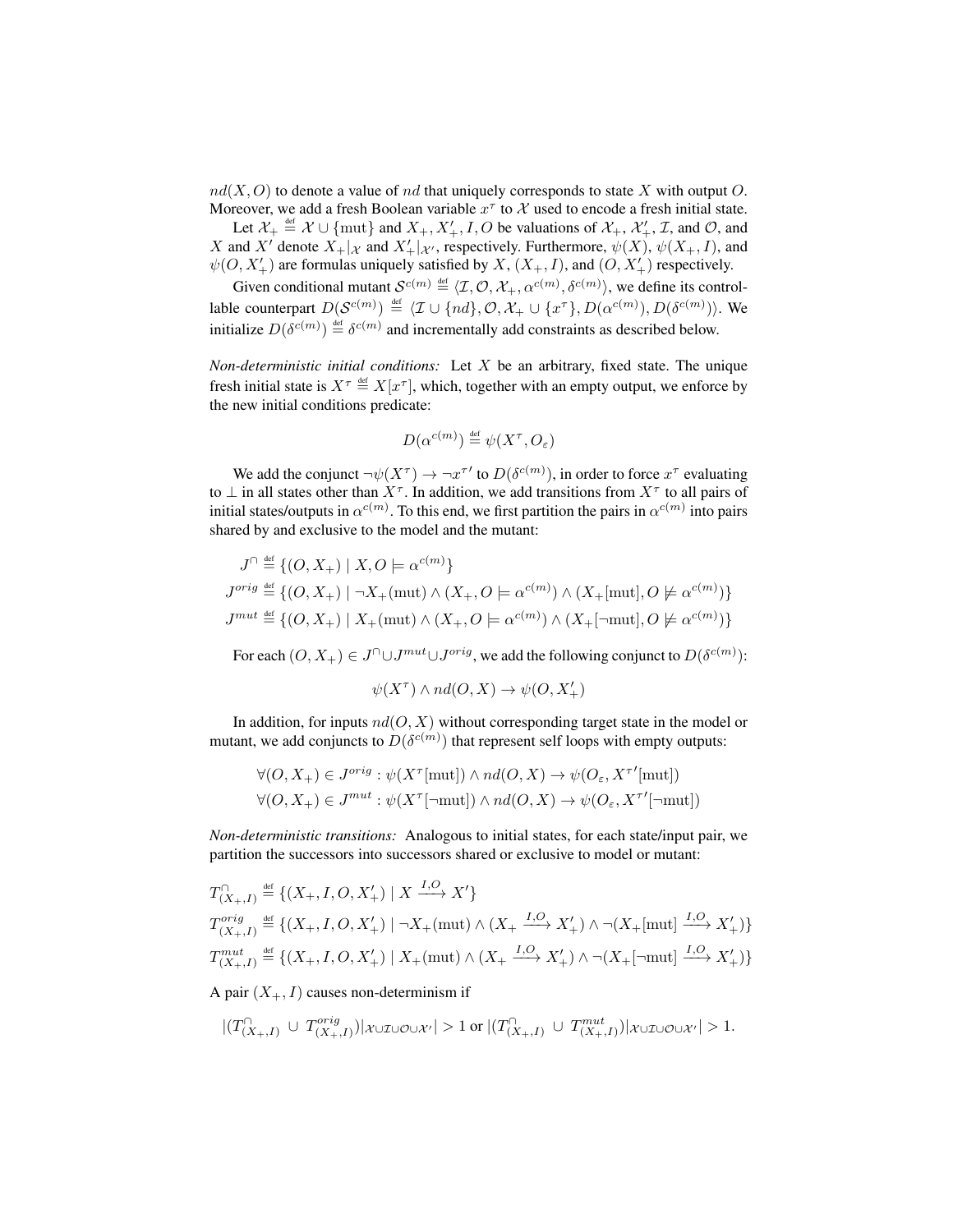For each pair  $(X_+, I)$  that causes non-determinism and each  $(X_+, I, O_j, X'_{+j}) \in$  $T^{\cap}_{(X_+,I)} \cup T^{mut}_{(X_+,I)} \cup T^{orig}_{(X_+)}$  $C^{orig}_{(X_+,I)}$ , we add the following conjunct to  $D(\delta^{c(m)})$ :

$$
\psi(X_+,I) \wedge nd(O_j,X_j) \to \psi(O_j,X_{+j}')
$$

Finally, we add conjuncts representing self loops with empty output for inputs that have no corresponding transition in the model or mutant:

$$
\forall (X_+, I, O_j, X'_{+j}) \in T_{(X_+, I)}^{orig}: \psi(X_+[{\rm mut}], I) \wedge nd(O_j, X_j) \to \psi(O_{\varepsilon}, X'_{+j}[{\rm mut}])
$$
  

$$
\forall (X_+, I, O_j, X'_{+j}) \in T_{(X_+, I)}^{mut}: \psi(X_+[\neg {\rm mut}], I) \wedge nd(O_j, X_j) \to \psi(O_{\varepsilon}, X'_{+j}[\neg {\rm mut}])
$$

The proposed transformation has the following properties:

**Proposition 5.** Let S be a model with inputs  $I$ , outputs  $O$ , and mutant  $S<sup>m</sup>$  then

- *1.*  $D(S^{c(m)})$  *is deterministic (up to mut).*
- <span id="page-10-0"></span>2.  $\mathcal{T}(\mathcal{S}^{c(m)})|_{\mathcal{X}_{+} \cup \mathcal{I} \cup \mathcal{O}} \subseteq \mathcal{T}(D(\mathcal{S}^{c(m)}))[1,\infty]|_{\mathcal{X}_{+} \cup \mathcal{I} \cup \mathcal{O}}.$
- <span id="page-10-1"></span>3.  $D(\mathcal{S}^{c(m)}) \not\models \phi_1(\mathcal{I}, \mathcal{O})$  then  $\mathcal{S}^m$  is equivalent.

The transformed model is deterministic, since we enforce unique initial valuations and make non-deterministic transitions controllable through input nd. Since we only add transitions or augment existing transitions with input nd, every transition  $X \xrightarrow{I,O}$ X' of  $\mathcal{S}^{c(m)}$  is still present in  $D(\mathcal{S}^{c(m)})$  (when input nd is disregarded). The po-tential additional traces of Item [2](#page-10-0) originate from the  $O_{\varepsilon}$ -labeled transitions for nondeterministic choices present exclusively in the model or mutant. These transitions enable the detection of discrepancies between model and mutant caused by the introduction or elimination of non-determinism by the mutation.

For Item [3](#page-10-1) (which is a direct consequence of Item [2\)](#page-10-0), assume that the original nondeterministic mutant is not equivalent (i.e., potentially killable). Then  $D(S^{c(m)})$   $\models$  $\phi_1(\mathcal{I}, \mathcal{O})$ , and the corresponding witness yields a test which kills the mutant assuming non-determinism can be controlled in the system under test. Killability purported by  $\phi_1$ , however, could be an artifact of the transformation: determinization potentially deprives the model of its ability to match the output of the mutant by deliberately choosing a certain non-deterministic transition. In Example [2,](#page-6-0) we present an equivalent mutant which is killable after the transformation, since we will detect the deviating output tea of the model and  $\varepsilon$  of the mutant. Therefore, our transformation merely allows us to provide a lower bound for the number of equivalent non-deterministic mutants.

#### 5.2 Controlling non-determinism in modeling languages

The exhaustive enumeration of states  $(J)$  and transitions  $(T)$  outlined in Section [5.1](#page-8-2) is purely theoretical and infeasible in practice. However, an analogous result can often be achieved by modifying the syntactic constructs of the underlying modeling language that introduce non-determinism, namely: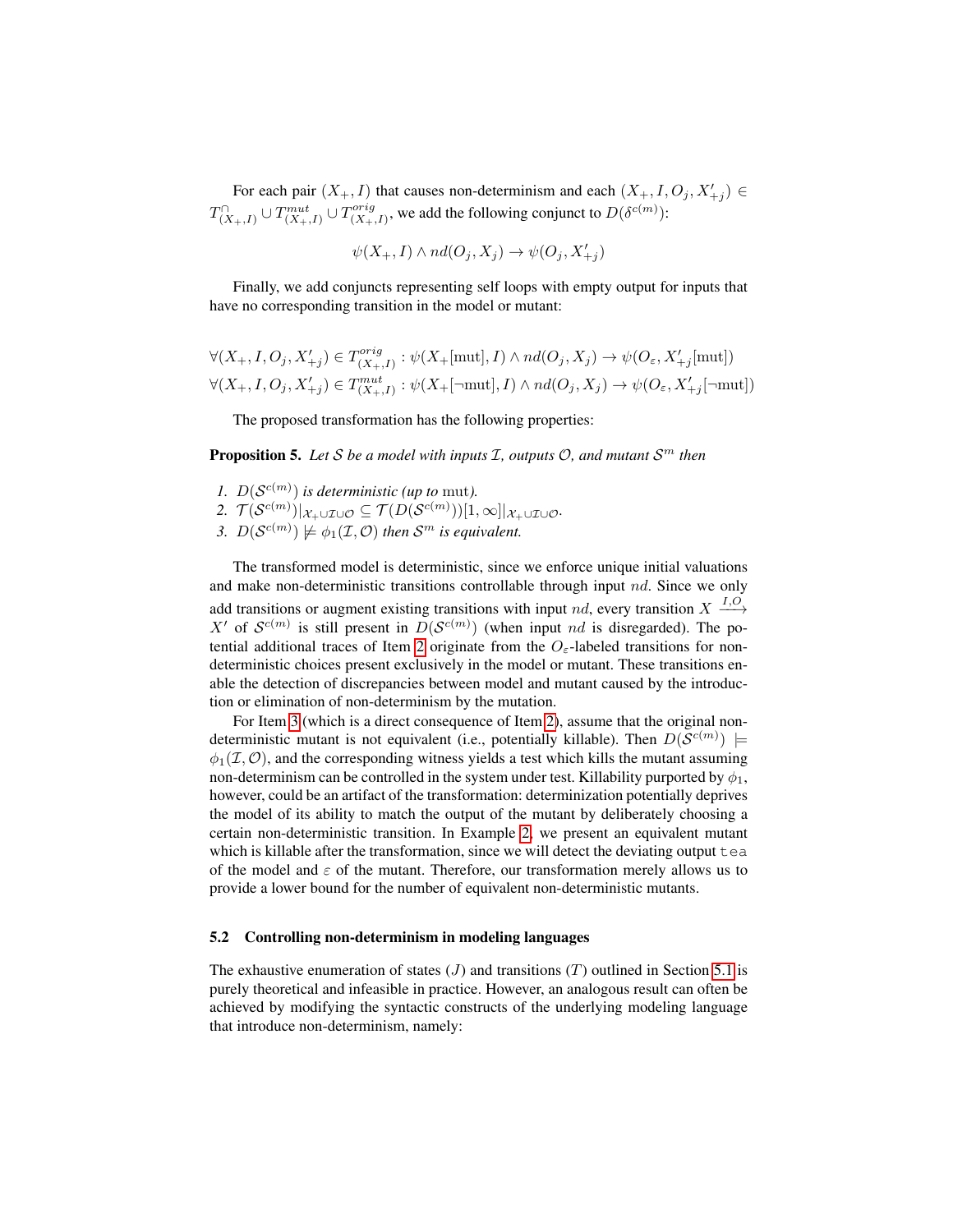<span id="page-11-1"></span>

Fig. 2: Tool Pipeline of our Experiments

- *Non-deterministic assignments.* Non-deterministic choice over a finite set of elements  $\{x'_1, \ldots, x'_n\}$ , as provided by SMV [\[25\]](#page-17-2), can readily be converted into a caseswitch construct over nd. More generally, explicit non-deterministic assignments  $x := \star$  to state variables  $x$  [\[26\]](#page-17-5) can be controlled by assigning the value of nd to x.
- *Non-deterministic schedulers.* Non-determinism introduced by concurrency can be controlled by introducing input variables that control the scheduler (as proposed in [\[23\]](#page-17-6) for bounded context switches).

In case non-determinism arises through variables under-specified in transition relations, these variable values can be made inputs as suggested by Section [5.1.](#page-8-2) In general, however, identifying under-specified variables automatically is non-trivial.

*Example 3.* Consider again the SMV code in Figure [1a,](#page-2-0) for which non-determinism can be made controllable by replacing line  $if$  (in=req&wtr>0): {coff, tea} with lines **if**(nd=0&in=req&wtr>0):coff, **elif**(nd=1&in=req&wtr>0):tea and adding  $\text{init}(nd) := \{0, 1\}.$ 

Similarly, the STS representation of the beverage machine, given in Example [1,](#page-3-2) can be transformed by replacing the first two rules by the following two rules:

> nd=0 ∧ wtr>0 ∧ in=req ∧ out=coff ∧ wtr'=wtr-1∨ nd=1 ∧ wtr>0 ∧ in=req ∧ out=tea ∧ wtr'=wtr-1∨

### <span id="page-11-0"></span>6 Experiments

In this section, we present an experimental evaluation of the presented methods. We start by presenting the deployed tool-chain. Thereafter, we present a validation of our method on one case study with another model-based mutation testing tool. Finally, we present quantitative results on a broad range of generic models.

#### 6.1 Toolchain

Figure [2](#page-11-1) shows the toolchain that we use to produce test suites for models encoded in the modeling languages Verilog and SMV. Verilog models are deterministic while SMV models can be non-deterministic.

Variable annotation. As a first step, we annotate variables as inputs and outputs. These annotations were added manually for Verilog, and heuristically for SMV (partitioning variables into outputs and inputs).

Mutation and transformation. We produce conditional mutants via a mutation engine. For Verilog, we implemented our own mutation engine into the open source Verilog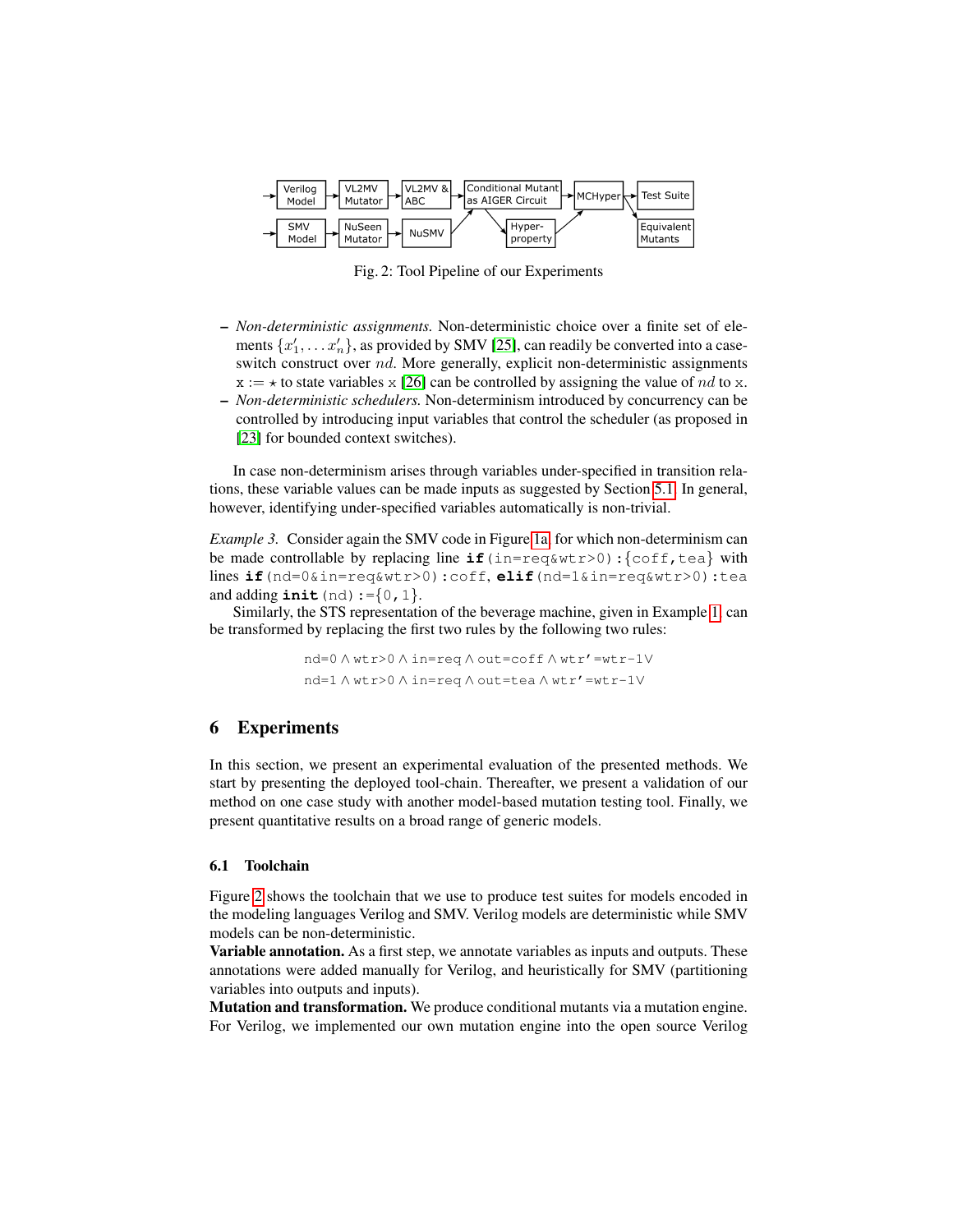compiler VL2MV [\[12\]](#page-16-8). We use standard mutation operators, replacing arithmetic operators, Boolean relations, Boolean connectives, constants, and assignment operators. The list of mutation operators used for Verilog can be found in the Appendix of [\[16\]](#page-16-3). For SMV models, we use the NuSeen SMV framework [\[5,](#page-16-4)[6\]](#page-16-9), which includes a mutation engine for SMV models. The mutation operators used by NuSeen are documented in [\[5\]](#page-16-4). We implemented the transformation presented in Section [5](#page-8-0) into NuSeen and applied it to conditional mutants.

Translation. The resulting conditional mutants from both modeling formalisms are translated into AIGER circuits [\[9\]](#page-16-10). AIGER circuits are essentially a compact representation for finite models. The formalism is widely used by model checkers. For the translation of Verilog models, VL2MV and the ABC model checker are used. For the translation of SMV models, NuSMV is used.

**Test suite creation.** We obtain a test suite, by model checking  $\neg \phi_1(\mathcal{I}, \mathcal{O})$  on conditional mutants. Tests are obtained as counter-examples, which are finite prefixes of  $\pi$ witnesses to  $\phi_1(\mathcal{I}, \mathcal{O})$ . In case we can not find a counter-example, and use a complete model checking method, the mutant is provably equivalent.

*Case study test suite evaluation.* We compare the test suite created with our method for a case study, with the model-based mutation testing tool MoMuT [\[2](#page-16-11)[,15\]](#page-16-6). The case study is a timed version of a model of a car alarm system (CAS), which was used in the model-based test case generation literature before [\[4](#page-16-5)[,3](#page-16-12)[,15\]](#page-16-6).

To this end, we created a test suite for a SMV formulation of the model. We evaluated its strength and correctness on an Action System (the native modeling formalism of MoMuT) formulation of the model. MoMuT evaluated our test suite by computing its mutation score — the ratio of killed- to the total number of- mutants— with respect to Action System mutations, which are described in [\[15\]](#page-16-6).

This procedure evaluates our test suite in two ways. Firstly, it shows that the tests are well formed, since MoMuT does not reject them. Secondly, it shows that the test suite is able to kill mutants of a different modeling formalism than the one it was created from, which suggests that the test suite is also able to detect faults in implementations.

We created a test suite consisting of 61 tests, mapped it to the test format accepted by MoMuT. MoMuT then measured the mutation score of our translated test suite on the Action System model, using Action System mutants. The measured mutation score is 91% on 439 Action System mutants. In comparison, the test suite achieves a mutation score of 61% on 3057 SMV mutants. Further characteristics of the resulting test suite are presented in the following paragraphs.

*Quantitative Experiments.* All experiments presented in this section were run in parallel on a machine with an Intel(R) Xeon(R) CPU at 2.00GHz, 60 cores, and 252GB RAM. We used 16 Verilog models which are presented in [\[18\]](#page-17-4), as well as models from opencores.org. Furthermore, we used 76 SMV models that were also used in [\[5\]](#page-16-4). Finally, we used the SMV formalism of CAS. All models are available in [\[1\]](#page-16-13). Verilog and SMV experiments were run using property driven reachability based model checking with a time limit of 1 hour. Property driven reachability based model checking did not perform well for CAS, for which we therefore switched to bounded model checking with a depth limit of 100.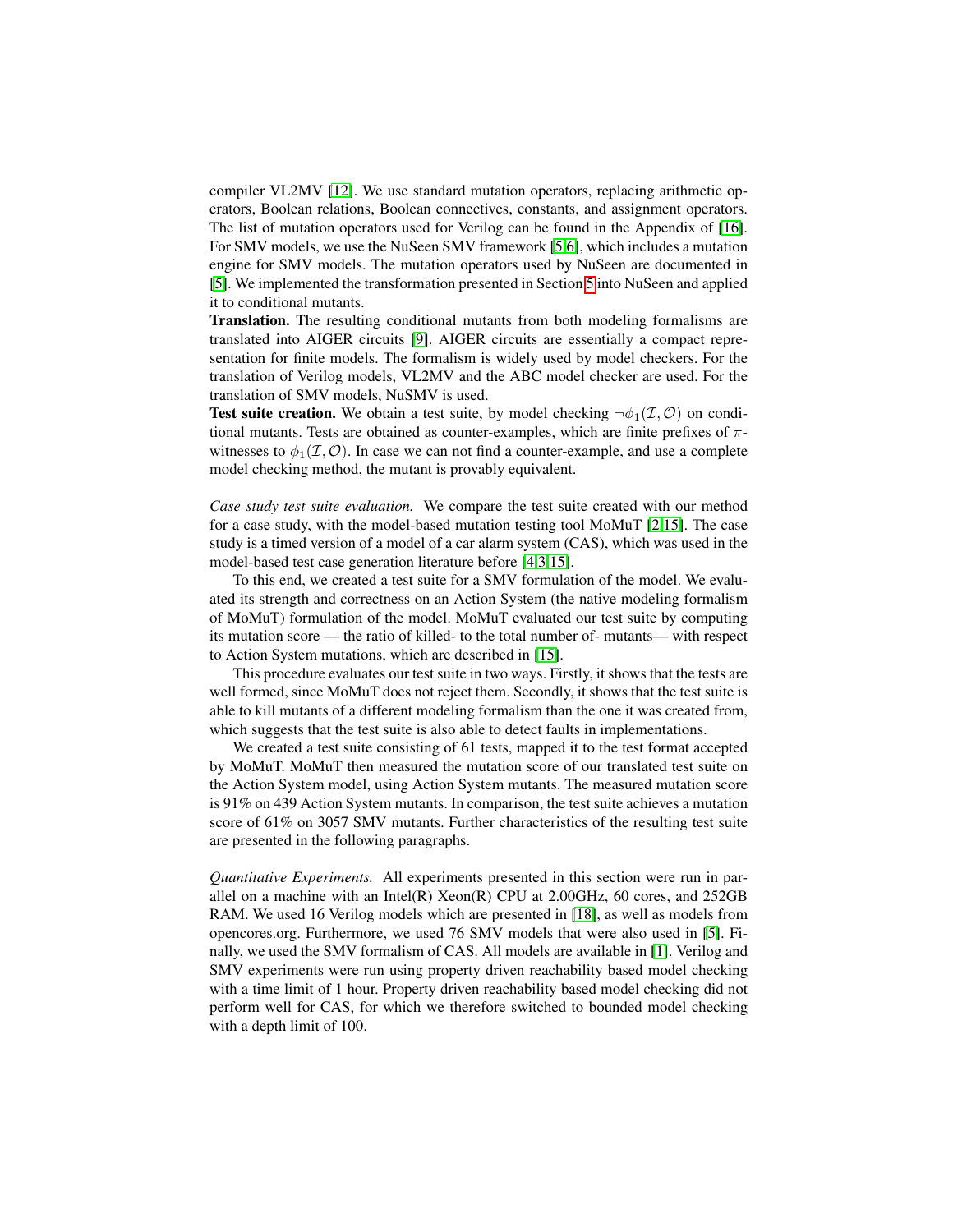Characteristics of models. Table [1](#page-13-0) present characteristics of the models. For Verilog and SMV, we present average ( $\mu$ ), standard deviation ( $\sigma$ ), minimum (Min), and maximum (Max) measures per model of the set of models. For some measurements, we additionally present average (Avg.) or maximum (Max) number over the set of mutants per model. We report the size of the circuits in terms of the number of inputs (#Input), outputs (#Output), state (#State) variables as well as *And* gates (#Gates), which corresponds to the size of the transition relation of the model. Moreover, the row "Avg.  $\Delta$  # Gates" shows the average size difference (in  $\%$  of  $\#$  Gates) of the conditional mutant and the original model, where the average is over all mutants. The last row of the table shows the number of the mutants that are generated for the models.

We can observe that our method is able to handle models of respectable size, reaching thousands of gates. Furthermore,  $\Delta \#$  Gates of the conditional mutants is relatively low. Conditional mutants allow us to compactly encode the original and mutated model in one model. Hyperproperties enable us to refer to and juxtapose traces from the original and mutated model, respectively. Classical temporal logic does not enable the comparison of different traces. Therefore, mutation analysis by model checking classical temporal logic necessitates strictly separating traces of the original and the mutated model, resulting in a quadratic blowup in the size of the input to the classical modelchecker, compared to the size of the input to the hyperproperty model-checker.

<span id="page-13-0"></span>

| <b>Parameters</b>     | Verilog |                                                              |                |     |       | CAS                 |          |      |      |  |  |
|-----------------------|---------|--------------------------------------------------------------|----------------|-----|-------|---------------------|----------|------|------|--|--|
|                       | $\mu$   | $\sigma$                                                     | Min            | Max | $\mu$ | $\sigma$            | Min      | Max  |      |  |  |
| # Models              |         | 16                                                           |                |     |       | 76                  |          |      |      |  |  |
| # Input               | 186.19  | 309.59                                                       | 4              | 949 | 8.99  | 13.42               | $\Omega$ | 88   | 58   |  |  |
| # Output              | 176.75  | 298.94                                                       | 7              | 912 | 4.49  | 4.26                |          | 28   |      |  |  |
| # State               | 15.62   | 15.56                                                        | $\overline{2}$ | 40  |       |                     |          |      |      |  |  |
| # Gates               |         | 4206.81 8309.32                                              | 98             |     |       | 25193 189.12 209.59 | 7        | 1015 | 1409 |  |  |
| Avg. $\Delta$ # Gates |         | $3.98\%$ 14.71% -10.2% 57.55% 8.14% 8.23% 0.22% 35.36% 0.86% |                |     |       |                     |          |      |      |  |  |
| # Mutants             | 260.38  | 235.65                                                       | 43             |     |       | 774 535.32 1042.11  |          | 6304 | 3057 |  |  |

Table 1: Characteristics of Models

Model checking results. Table [2](#page-14-1) summarizes the quantitative results of our experiments. The quantitative metrics we use for evaluating our test generation approach are the mutation score (i.e. percentage of killed mutants) and the percentage of equivalent mutants, the number of generated tests, the amount of time required for generating them and the average length of the test cases. Furthermore, we show the number of times the resource limit was reached. For Verilog and SMV this was exclusively the 1 hour timeout. For CAS this was exclusively the depth limit 100.

Finally, we show the total test suite creation time, including times when reaching the resource limit. The reported time assumes sequential test suite creation time. However, since mutants are model checked independently, the process can easily be parallelized, which drastically reduces the total time needed to create a test suite for a model. The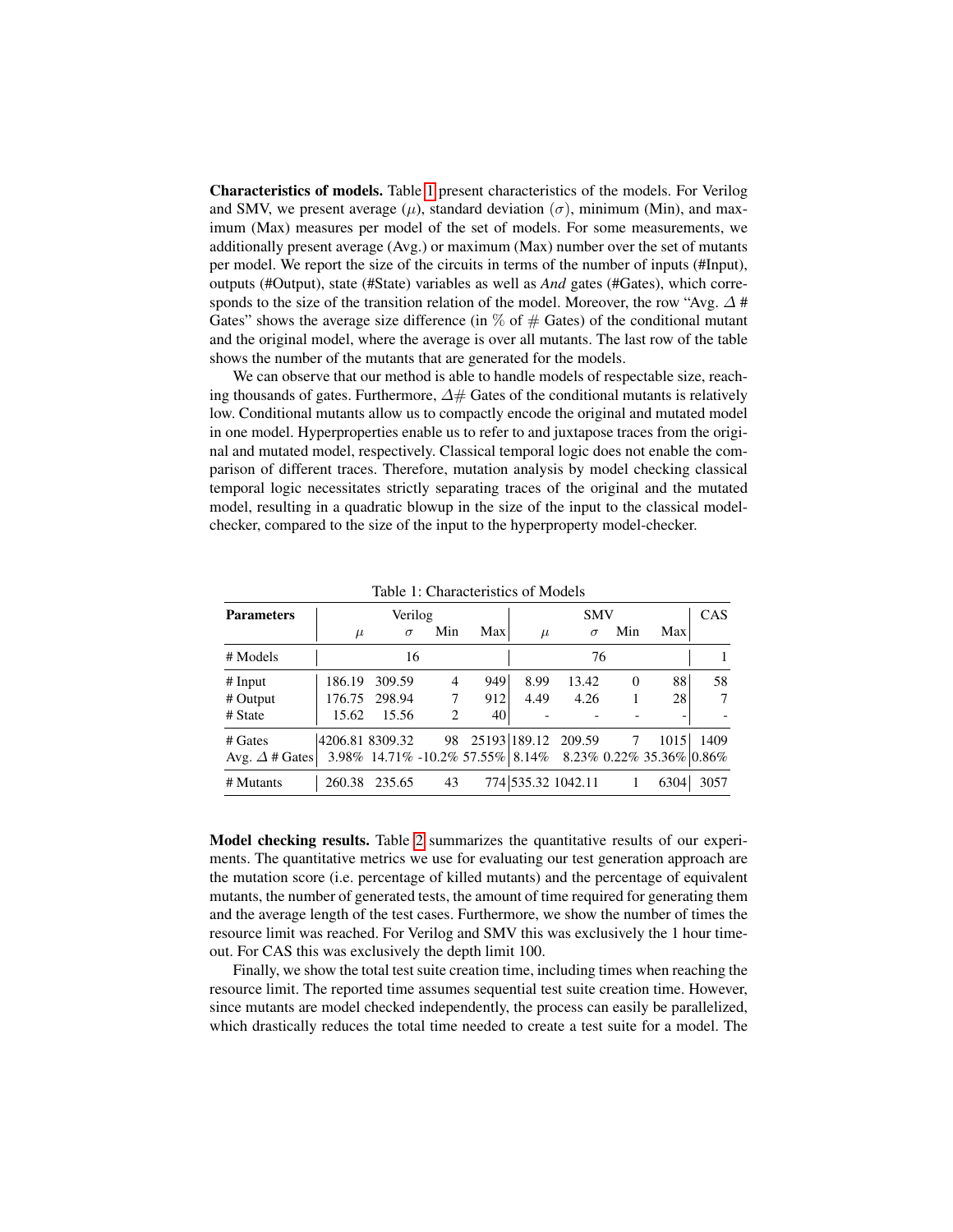times of the Verilog benchmark suite are dominated by two instances of the secure hashing algorithm (SHA), which are inherently hard cases for model checking.

We can see that the test suite creation times are in the realm of a few hours, which collapses to minutes when model checking instances in parallel. However, the timing measures really say more about the underlying model checking methods than our proposed technique of mutation testing via hyperporperties. Furthermore, we want to stress that our method is agnostic to which variant of model checking (e.g. property driven reachability, or bounded model checking) is used. As discussed above, for CAS switching from one method to the other made a big difference.

The mutation scores average is around 60% for all models. It is interesting to notice that the scores of the Verilog and SMV models are similar on average, although we use a different mutation scheme for the types of models. Again, the mutation score says more about the mutation scheme than our proposed technique. Notice that we can only claim to report the mutation score, because, besides CAS, we used a complete model checking method (property driven reachability). That is, in case, for example, 60% of the mutants were killed and no timeouts occurred, then 40% of the mutants are provably equivalent. In contrast, incomplete methods for mutation analysis can only ever report lower bounds of the mutation score. Furthermore, as discussed above, the 61.7% of CAS translate to 91% mutation score on a different set of mutants. This indicates that failure detection capability of the produced test suites is well, which ultimately can only be measured by deploying the test cases on real systems.

<span id="page-14-1"></span>

| <b>Metrics</b>            | Verilog         |                              |           |                  | <b>SMV</b>             |                   |              |              | CAS                              |
|---------------------------|-----------------|------------------------------|-----------|------------------|------------------------|-------------------|--------------|--------------|----------------------------------|
|                           | $\mu$           | $\sigma$                     | Min       | Max <sup>1</sup> | $\mu$                  |                   | $\sigma$ Min | Max          |                                  |
| <b>Mutation Score</b>     | 56.82%          | 33.1\% 4.7\%                 |           |                  | 99% 64.79% 30.65% 0%   |                   |              | $100\%$      | 61.7%                            |
| Avg. Test-case Len.       | 4.26            |                              | 1.65 2.21 | 8.05             | 15.41                  | 58.23             |              | 4 4 6 1 .5 2 | 5.92                             |
| Max Test-case Len.        | 21.62           | 49.93                        | 3         | 207              |                        | 187.38 1278.56    |              | 4 10006      | 9                                |
| Avg. Runtime              |                 | 83.08s 267.53s 0.01s 1067.8s |           |                  | 1.2s                   | 5.48s             | $\sim$       | 46.8s        | 7.8s                             |
| <b>Equivalent Mutants</b> | 33.21\% 32.47\% |                              | $0\%$     |                  | 95.3% 35.21% 30.65% 0% |                   |              | $100\%$      | $0\%$                            |
| Avg. Runtime              |                 | 44.77s 119.58s               | 0s        | 352.2s           | 0.7s                   | 2.02s             |              | $-14.9s$     |                                  |
| # Resource Limit          |                 | 9.96% 27.06%                 |           | $0\%$ 86.17%     |                        |                   |              |              | 3.8\% 19.24\% 0\% 100\% 18.34 \% |
| <b>Total Runtime</b>      |                 | 68.58h 168.62h               |           | 0h $620.18h$     | 0.4 <sub>h</sub>       | 1.19 <sub>h</sub> | 0h           | 6.79h        | 1.15h                            |

Table 2: Experimental Results

## <span id="page-14-0"></span>7 Related Work

A number of test case generation techniques are based on model checking; a survey is provided in [\[19\]](#page-17-7). Many of these techniques (such as [\[30](#page-17-8)[,28](#page-17-9)[,21\]](#page-17-10)) differ in abstraction levels and/or coverage goals from our approach.

Model checking based mutation testing using trap properties is presented in [\[20\]](#page-17-11). Trap properties are conditions that, if satisfied, indicate a killed mutant. In contrast, our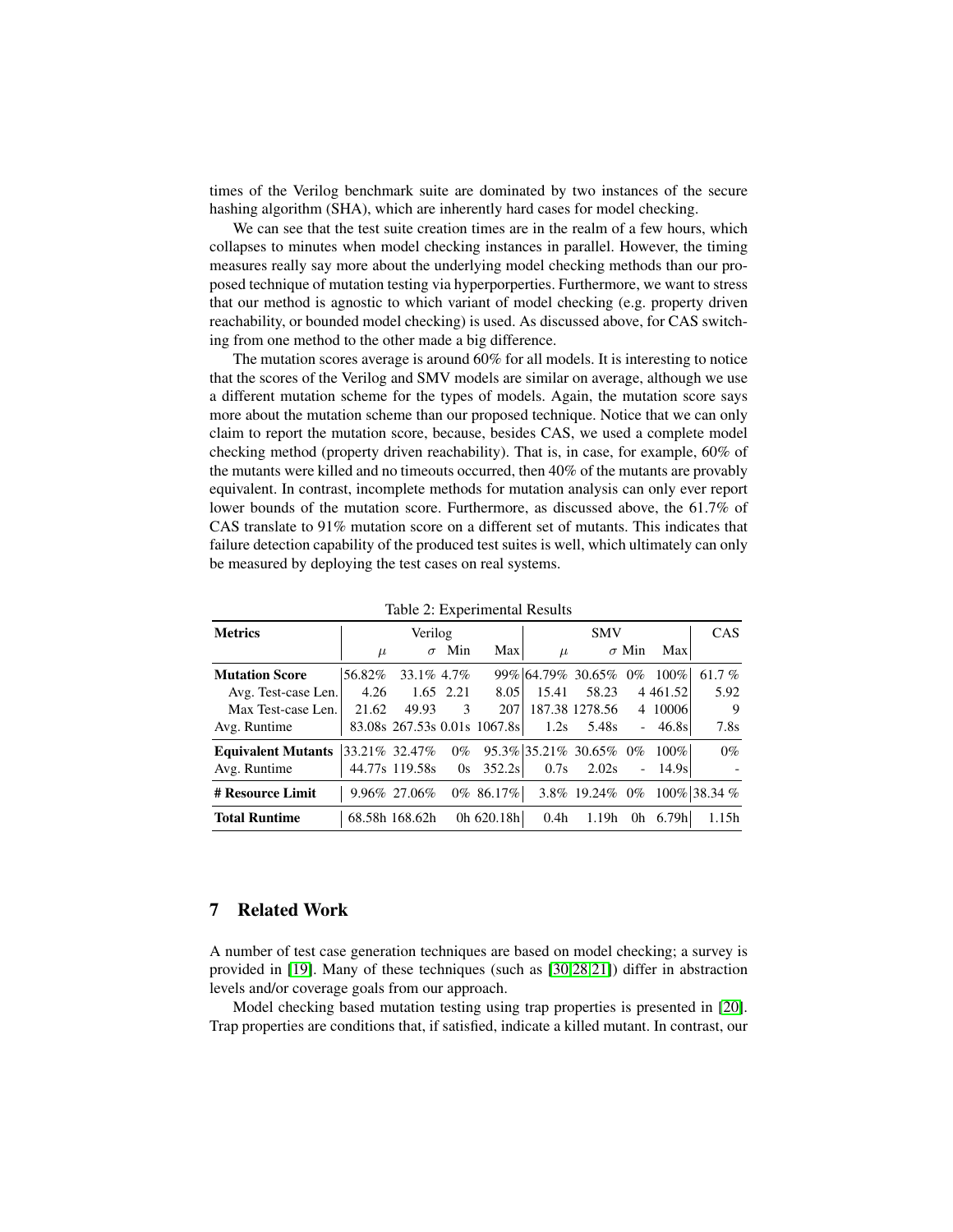approach directly targets the input / output behavior of the model and does not require to formulate model specific trap properties.

Mutation based test case generation via module checking is proposed in [\[10\]](#page-16-14). The theoretical framework of this work is similar to ours, but builds on module checking instead of hyperproperties. Moreover, no experimental evaluation is given in this work.

The authors of [\[4\]](#page-16-5) present mutation killing using SMT solving. In this work, the model, as well as killing conditions, are encoded into a SMT formula and solved using specialized algorithms. Similarly, the MuAlloy [\[31\]](#page-17-12) framework enables model-based mutation testing for Alloy models using SAT solving. In this work, the model, as well as killing conditions, are encoded into a SAT formula and solved using the Alloy framework. In contrast to these approaches, we encode only the killing conditions into a formula. This allows us to directly use model checking techniques, in contrast to SAT or SMT solving. Therefore, our approach is more flexible and more likely to be applicable in other domains. We demonstrate this by producing test cases for models encoded in two different modeling languages.

Symbolic methods for weak mutation coverage are proposed in [\[8\]](#page-16-15) and [\[7\]](#page-16-16). The former work describes the use of dynamic symbolic execution for weakly killing mutants. The latter work describes a sound and incomplete method for detecting equivalent weak mutants. The considered coverage criterion in both works is weak mutation, which, unlike the strong mutation coverage criterion considered in this work, can be encoded as a classic safety property. However, both methods could be used in conjunction with our method. Dynamic symbolic execution could be used to first weakly kill mutants and thereafter strongly kill them via hyperproperty model checking. Equivalent weak mutants can be detected with the methods of [\[7\]](#page-16-16) to prune the candidate space of potentially strongly killable mutants for hyperpropery model checking.

A unified framework for defining multiple coverage criteria, including weak mutation and hyperproperties such as unique-cause MCDC, is proposed in [\[24\]](#page-17-13) . While strong mutation is not expressible in this framework, applying hyperproperty model checking to the proposed framework is interesting future work.

### 8 Conclusion

Our formalization of mutation testing in terms of hyperproperties enables the automated model-based generation of tests using an off-the-shelf model checker. In particular, we study killing of mutants in the presence of non-determinism, where test-case generation is enabled by a transformation that makes non-determinism in models explicit and controllable. We evaluated our approach on publicly available SMV and Verilog models, and will extend our evaluation to more modeling languages and models in future work.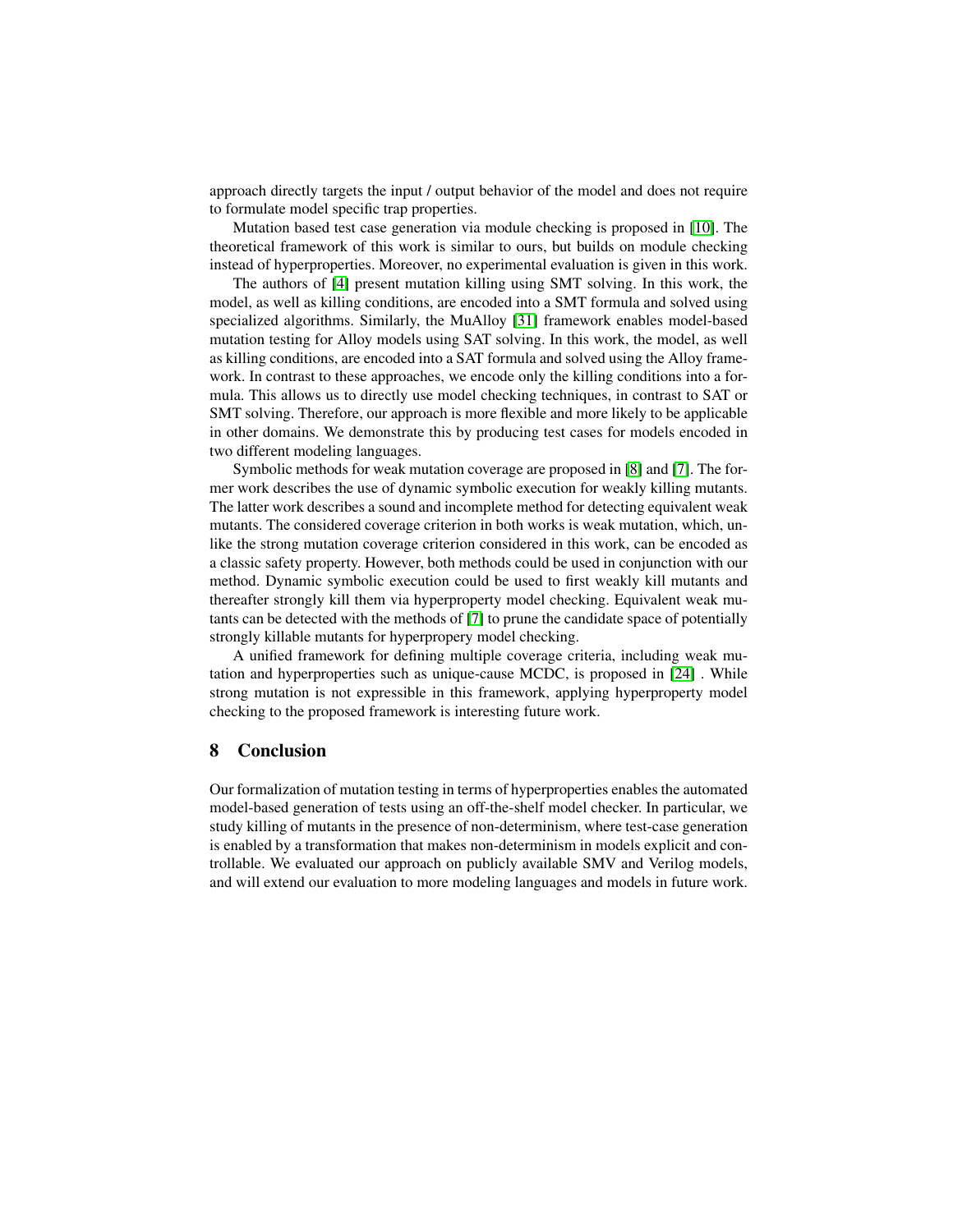### References

- <span id="page-16-13"></span>1. Mutation testing with hyperproperies benchmark models. [https://git-service.ait.ac.at/sct-dse-public/](https://git-service.ait.ac.at/sct-dse-public/mutation-testing-with-hyperproperties) [mutation-testing-with-hyperproperties](https://git-service.ait.ac.at/sct-dse-public/mutation-testing-with-hyperproperties). Uploaded: 2019-04-25.
- <span id="page-16-11"></span>2. B. Aichernig, H. Brandl, E. Jöbstl, W. Krenn, R. Schlick, and S. Tiran. MoMuT::UML model-based mutation testing for UML. In *Software Testing, Verification and Validation (ICST), 2015 IEEE 8th International Conference on*, ICST, pages 1–8, April 2015.
- <span id="page-16-12"></span>3. Bernhard K. Aichernig, Harald Brandl, Elisabeth Jobstl, Willibald Krenn, Rupert Schlick, ¨ and Stefan Tiran. Killing strategies for model-based mutation testing. *Softw. Test., Verif. Reliab.*, 25(8):716–748, 2015.
- <span id="page-16-5"></span>4. Bernhard K. Aichernig, Elisabeth Jöbstl, and Stefan Tiran. Model-based mutation testing via symbolic refinement checking. 2014.
- <span id="page-16-4"></span>5. Paolo Arcaini, Angelo Gargantini, and Elvinia Riccobene. Using mutation to assess fault detection capability of model review. *Softw. Test., Verif. Reliab.*, 25(5-7):629–652, 2015.
- <span id="page-16-9"></span>6. Paolo Arcaini, Angelo Gargantini, and Elvinia Riccobene. Nuseen: A tool framework for the nusmv model checker. In *2017 IEEE International Conference on Software Testing, Verification and Validation, ICST 2017, Tokyo, Japan, March 13-17, 2017*, pages 476–483. IEEE Computer Society, 2017.
- <span id="page-16-16"></span>7. Sébastien Bardin, Mickaël Delahaye, Robin David, Nikolai Kosmatov, Mike Papadakis, Yves Le Traon, and Jean-Yves Marion. Sound and quasi-complete detection of infeasible test requirements. In *8th IEEE International Conference on Software Testing, Verification and Validation, ICST 2015, Graz, Austria, April 13-17, 2015*, pages 1–10, 2015.
- <span id="page-16-15"></span>8. Sébastien Bardin, Nikolai Kosmatov, and François Cheynier. Efficient leveraging of symbolic execution to advanced coverage criteria. In *Seventh IEEE International Conference on Software Testing, Verification and Validation, ICST 2014, March 31 2014-April 4, 2014, Cleveland, Ohio, USA*, pages 173–182, 2014.
- <span id="page-16-10"></span>9. Armin Biere, Keijo Heljanko, and Siert Wieringa. AIGER 1.9 and beyond, 2011. Available at <fmv.jku.at/hwmcc11/beyond1.pdf>.
- <span id="page-16-14"></span>10. Sergiy Boroday, Alexandre Petrenko, and Roland Groz. Can a model checker generate tests for non-deterministic systems? *Electronic Notes in Theoretical Computer Science*, 190(2):3– 19, 2007.
- <span id="page-16-0"></span>11. Timothy A Budd, Richard J Lipton, Richard A DeMillo, and Frederick G Sayward. Mutation analysis. Technical report, DTIC Document, 1979.
- <span id="page-16-8"></span>12. Szu-Tsung Cheng, Gary York, and Robert K Brayton. Vl2mv: A compiler from verilog to blif-mv. *HSIS Distribution*, 1993.
- <span id="page-16-2"></span>13. Michael R. Clarkson, Bernd Finkbeiner, Masoud Koleini, Kristopher K. Micinski, Markus N. Rabe, and César Sánchez. *Temporal Logics for Hyperproperties*, pages 265–284. Springer Berlin Heidelberg, Berlin, Heidelberg, 2014.
- <span id="page-16-1"></span>14. Michael R. Clarkson and Fred B. Schneider. Hyperproperties. *Journal of Computer Security*, 18(6):1157–1210, 2010.
- <span id="page-16-6"></span>15. Andreas Fellner, Willibald Krenn, Rupert Schlick, Thorsten Tarrach, and Georg Weissenbacher. Model-based, mutation-driven test case generation via heuristic-guided branching search. In Jean-Pierre Talpin, Patricia Derler, and Klaus Schneider, editors, *Formal Methods and Models for System Design (MEMOCODE)*, pages 56–66. ACM, 2017.
- <span id="page-16-3"></span>16. Andreas Fellner, Mitra Tabaei Befrouei, and Georg Weissenbacher. Mutation Testing with Hyperproperties. *arXiv e-prints*, page arXiv:1907.07368, Jul 2019.
- <span id="page-16-7"></span>17. Bernd Finkbeiner, Christopher Hahn, and Tobias Hans. Mghyper: Checking satisfiability of HyperLTL formulas beyond the ∃<sup>\*</sup>  $\forall^*$  fragment. In Shuvendu K. Lahiri and Chao Wang, editors, *Automated Technology for Verification and Analysis (ATVA)*, volume 11138 of *Lecture Notes in Computer Science*, pages 521–527. Springer, 2018.